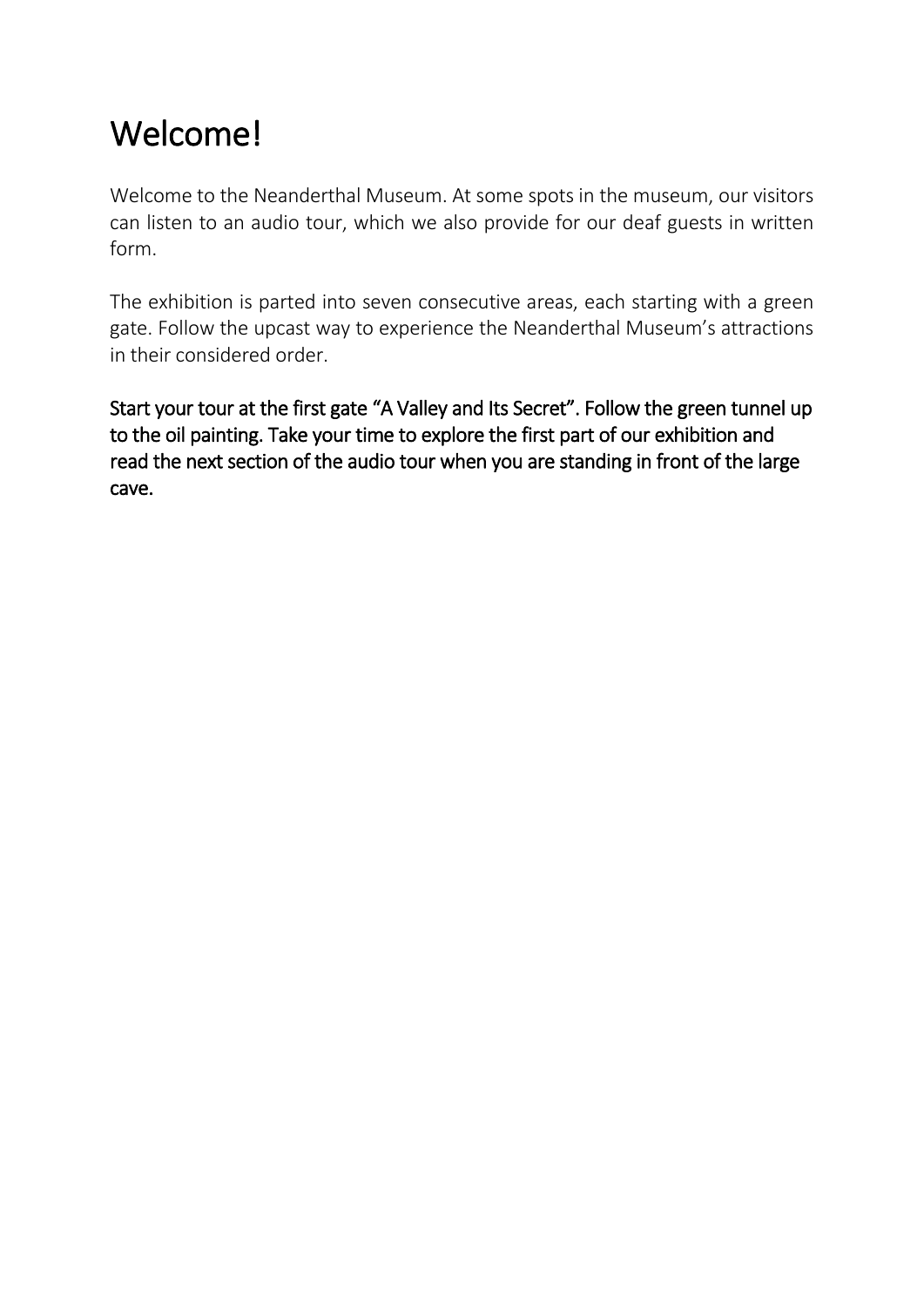# 1. A Valley and Its Secrets

AUDIO GUIDE: The discovery of the Feldhof Cave

Voices: *Young Workman Old Workman Narrator Girl*

*(echoing steps, the sound of tools hitting on stone, the scratching of a shovel on ground – suddenly, the scratching stops….)*

NARRATOR: (*over background noise*) "It all happened back in 1856. Some workmen had squeezed into the Feldhof Cave with their shovels and pick-axes. They wanted to clear it so that the limestone inside could be extracted. Nobody was expecting to find anything unusual."

YOUNG WORKMAN: "Hey, what's that over there?"

OLD WORKMAN: "Eh? *(comes over)"*

YOUNG WORKMAN: "Over there. They're bones, aren't they!"

OLD WORKMAN (*drawn out, as if trying to gain time): "*Well, yes… Few old bones. That's right."

YOUNG WORKMAN: "But look at them: This one here's over a foot long!"

OLD WORKMAN: "Hmmm… well, must have been a deer then."

YOUNG WORKMAN: "Deer? Up here in the rock? Never on your life. Hang on! I was just looking out of the entrance. I was looking down to see what happened to the clay I'd thrown out. (*mysteriously*) For a moment I thought I could see part of a skull down there. What kind of animal could it have been?"

OLD WORKMAN: "Calm down, it was probably just one of these old bears that the boss told us about...."

NARRATOR: "But the bones the two quarry workers chanced upon in August 1856 in the Feldhof Cave were actually human remains. Johann Carl Fuhlrott, a schoolteacher and scientist brought in from nearby Elberfeld, recognised this immediately. And he also noticed that this human skeleton looked exceptionally powerful and primitive. However, as the excavations had continued in the meantime, it was impossible to work out where the bones had been lying.

Along with Hermann Schaafhausen, a professor of anatomy at Bonn University, Fuhlrott presented the find to other scientists. Schaafhausen cautiously described the skeleton as a "human species at an early developmental stage". That in itself was enough to spark a violent controversy - among German scientists, in magazines and in books - during the course of which the term "Neanderthal Man"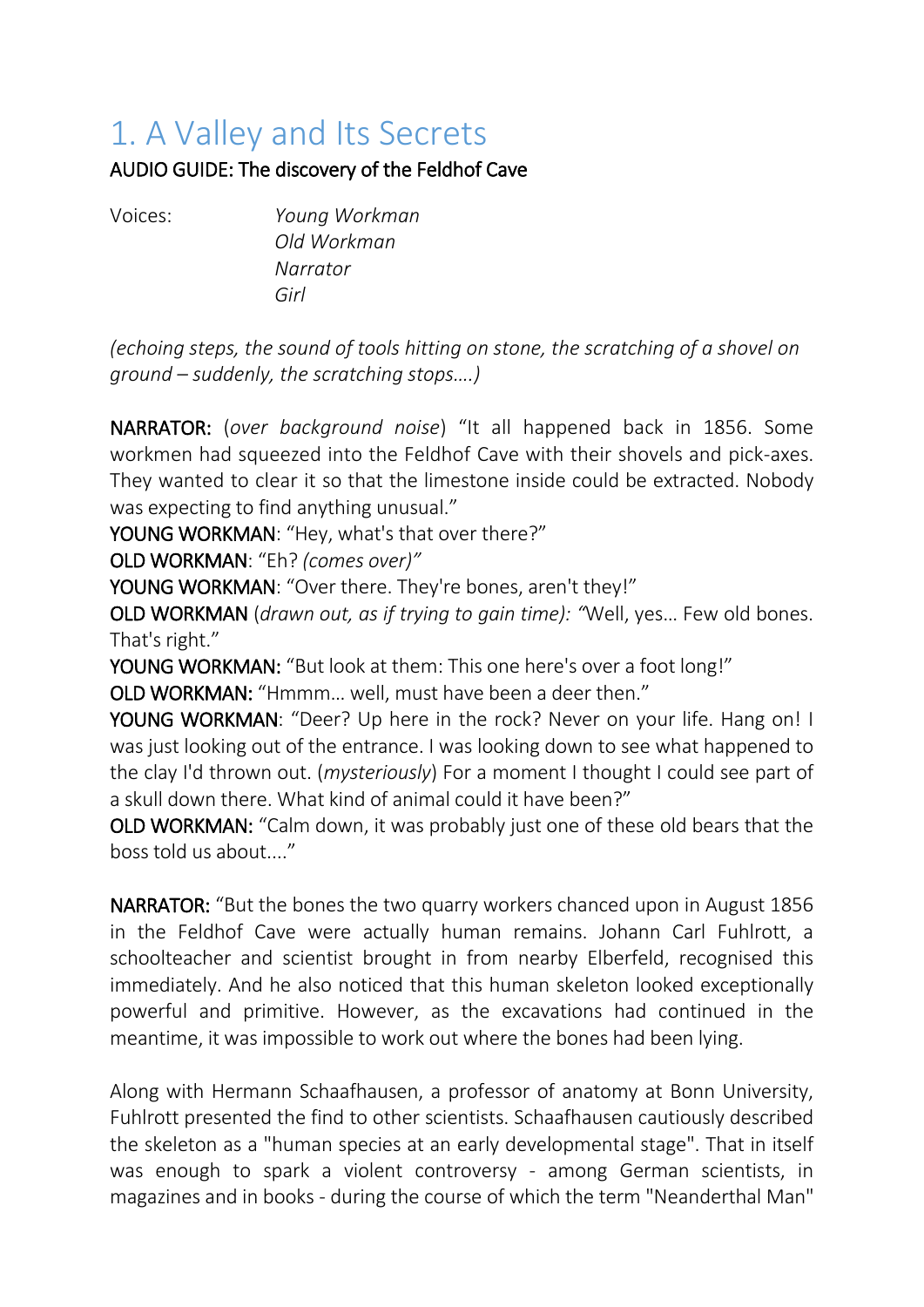was coined.

GIRL: "Did the Neanderthal Man live in a cave?"

MALE NARRATOR: "That is what many people think. But in reality, Neanderthals mostly made their homes in tents and huts. It is impossible to say how the bones got into the Feldhof Cave - there is nothing left of the cave nowadays. The man probably did not crawl into it. It seems more likely he was laid to rest there after his death"

Now, turn to your right and walk through the second gate with the title "A Journey Through Time". Read the next part of the audio tour when you have reached the large sandglass.

# 2. A Journey Through Time

#### AUDIO GUIDE: The sandglass

Voices: *Male narrator Female narrator*

*(The part of the MALE NARRATOR is accompanied by meditative background music).*

MALE NARRATOR: "Time passes. Evolution needs immense quantities of it. Species come into existence only to die out again. It is the river of time, spawning them only to sweep them away again. The earth came into existence five billion years ago. About four billion years ago the first unicellular organisms emerged, each smaller than a grain of sand. And in another five billion years the earth itself will end, crashing into the sun. We can't appreciate timescales of this size properly. In order to really understand them we would need to be like God for whom - according to the Bible - a thousand years are like a single day. But an hourglass may be of help…"

FEMALE NARRATOR: "Try to imagine that every grain of sand dropping here is the equivalent of one year. Our lives would already be over. For more than a hundred grains slip through the neck every single second. "

MALE NARRATOR: "And from the age of the Neanderthals to our modern day the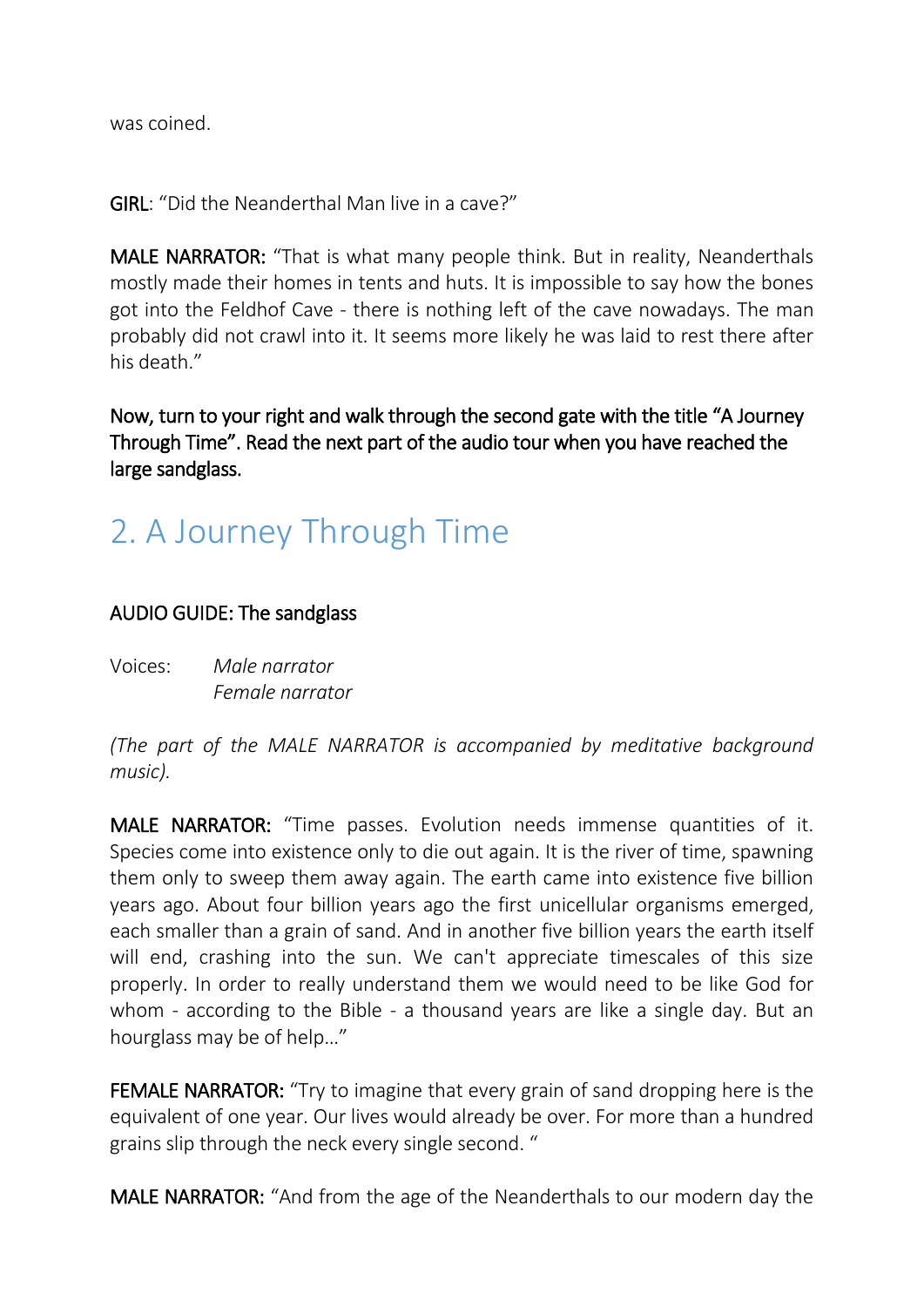hourglass would need a full five minutes."

FEMALE NARRATOR: "But what are five minutes compared to eleven hours? That would be equivalent to the time that man and all his ancestors have been living on the earth."

MALE NARRATOR: "And then again, what are 11 hours compared to 440 days? We'd have to watch this hourglass for 440 days to appreciate how long there has been life on earth."

#### (*Stop music)*

FEMALE NARRATOR: "There is another way to appreciate the passing of time. You can take a trip through the Neanderthal Museum."

Step up to the wooden construction behind the sand glass. There, six of your ancestors are awaiting you to tell you their stories. Approach the elderly Neanderthal woman first.

AUDIO GUIDE: Homo sapiens neanderthalensis

#### Voices: *Neanderthal woman*

NEANDERTHAL WOMAN (*with a warm, deep voice*): "This is our home. Where the land appears to end and you can look far out over the sea. You call it Gibraltar today. The climate is mild here, warmer than in the north. Our prey have also withdrawn to the southern areas. In our cave, my family and I can shelter ourselves from the weather. We have access to fresh water and there is a wide variety of food along the coast and in the hinterland.

Once, when I was out with my ten year old daughter and my six year old son, collecting mussels and catching turtles for the evening meal, they asked me, "Mama, what was it like before? Please tell us." I laughed and felt pleased. My children love to hear the old stories. That way they come to understand our way of life better, learn how to hunt, how to make tools, which plants can be eaten, and how injuries can be healed. It is important to me that they look after, and care for, each other. I pass my knowledge on to them just as my mother passed hers on to me when I was young. Today I am a mature and experienced woman and am valued and respected in my group. I have become familiar with many areas and experienced a lot.

Would you like to listen for a moment longer and hear more of my personal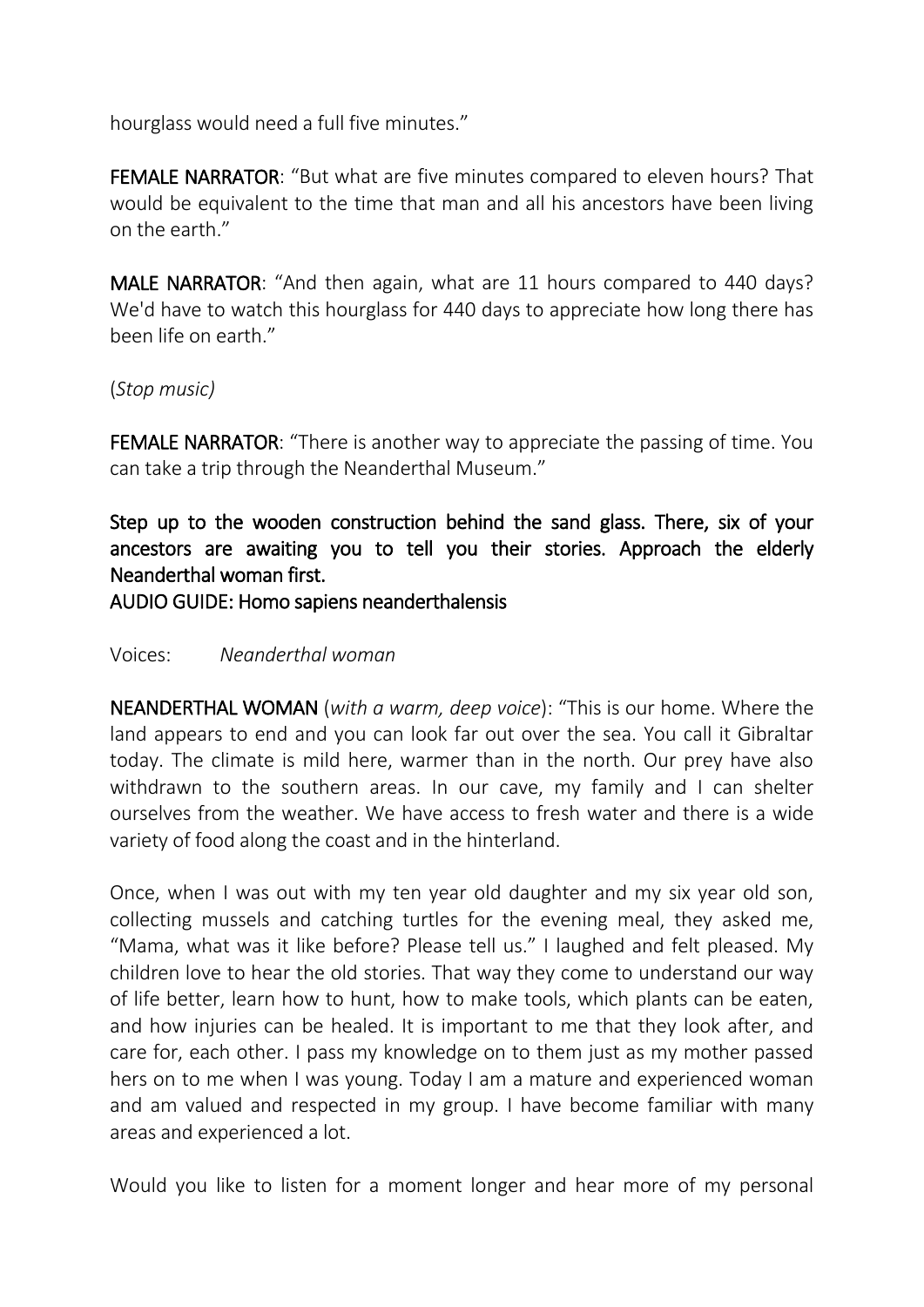story? Captain Edmund Flint, an officer in the Royal British Navy, discovered me in 1848 in the Forbes limestone quarry. That was 8 years before the eponymous Neanderthal was discovered here in the Neander Valley. At the time of my discovery, scientists did not know what to make of me. They thought I was an ancient person who had died before the Biblical flood. Nobody took any further interest in me. Ten years later Charles Darwin appeared on the stage and published his groundbreaking book "On the Origin of Species". He – yes, the famous Charles Darwin – took a closer look at me and recognised me for what I am: a human species. More precisely put: a female Neanderthal, Homo sapiens neanderthalensis. I am very similar to you – Homo sapiens sapiens – in more than just name. We are related and even encountered each other during the Ice Age. The man from Oase over there can tell you more."

### Continue with reading the story of the young man.

#### AUDIO GUIDE: Homo sapiens sapiens

#### Voices: *Young Homo sapiens sapiens man*

YOUNG MAN (*thoughtful*): "What is a human? What makes one human, I ask you. An intelligent species, with extraordinary intellectual capabilities, with the capacity for abstract thought, complex cultural behaviour, and artistic abilities, which differentiate us from all other species? When thinking about ourselves some things can seem more important than they really are. Whatever!

Life is made really interesting by our interactions with other people, isn't it? These encounters form us and make us who and what we are. Humans. Homo sapiens sapiens. I too am one of the "doubly wise" people. And I carry a secret within me….

When I was discovered in 2002 in the Peștera cu Cave in Rumania, the researchers knew as soon as they examined my skull that I was something special. They realized that I have features typical of archaic humans, like my delicate cranium for example, but also features typical of Neanderthals, like my large face and massive teeth. They wanted to be absolutely sure of their findings, however, and ten years later they examined my DNA. It delivered the proof: 9 percent of my DNA comes from Neanderthals – considerably more than the 4 percent that all other Europeans possess. What a surprise!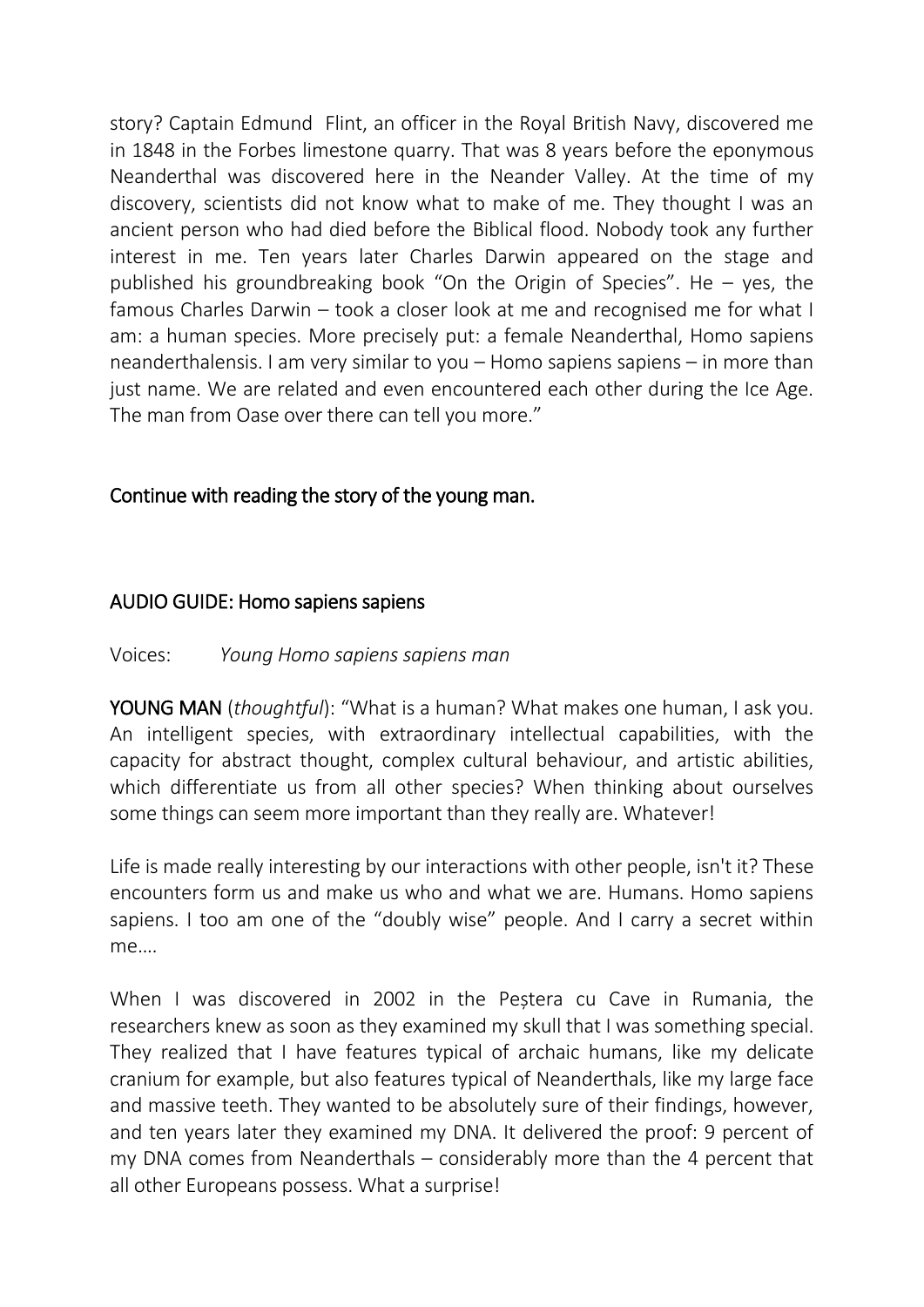Me, the result of interbreeding between modern humans and Neanderthals in Europe. Until that point in time, researchers believed that archaic humans and Neanderthals had only come into contact in the Middle East. My group belonged to the first wave modern human immigrants, who came to Europe more than 40,000 years ago. In my family the story is told, that many years ago we moved around the area far to the east near the Black Sea, where Neanderthals and other humans, like the Denisovans lived. We encountered each other and, well, what can I say, there appears to have been some very close contact now and then. My great great grandmother was the result of some hanky-panky between her mother and a Neanderthal man. Was it love? Who can say?

This great great grandmother grew up as a mixed-species child in my family and sought out an archaic human husband when she was grown up and old enough to have children of her own. Interaction with other humans is part of our family history. And part of yours too."

# You can read the next part of the Audio Tour near the old hardy man who is painting his leg at the moment.

#### AUDIO GUIDE: Archaic Homo sapiens

#### Voices: *Old, hardy Homo sapiens man*

OLD HARDY MAN (*with rough but friendly voice*): "I belong to the first. To the first anatomically modern humans in Africa. Researchers discovered me in 1961 in a cave in Jebel Irhoud in Morocco, about 100km west of Marrakesh. My ancestors came here to the north from eastern Africa. Are you wondering if I am annoyed that researchers thought I was a North African Neanderthal at first? No. It isn't an insult to be called a Neanderthal. It does surprise me a little however. In terms of physique we are distinctly different. In contrast to Neanderthals I have a slender body and a rounded skull with a high forehead. Well, across from Morocco, in Gibraltar and southern Spain, there were Neanderthals living long before us. Whether we had contact with them is something researchers are still trying to find out.

We - archaic Homo sapiens, as researchers call us - use the same tool technology as Neanderthals. It is called Levallois technology. It involves the targeted striking of fine individual flakes from a prepared piece of flint. In my bag, along with other tools like a handaxe and a scraper, I have a few Levallois blades. My bag is very practical when I am travelling a long way and want to take some important things along. Using a strap across my forehead it is easy to carry. It is very hot and dry here during the day, but cold at night. That's why I also carry a light cloak in my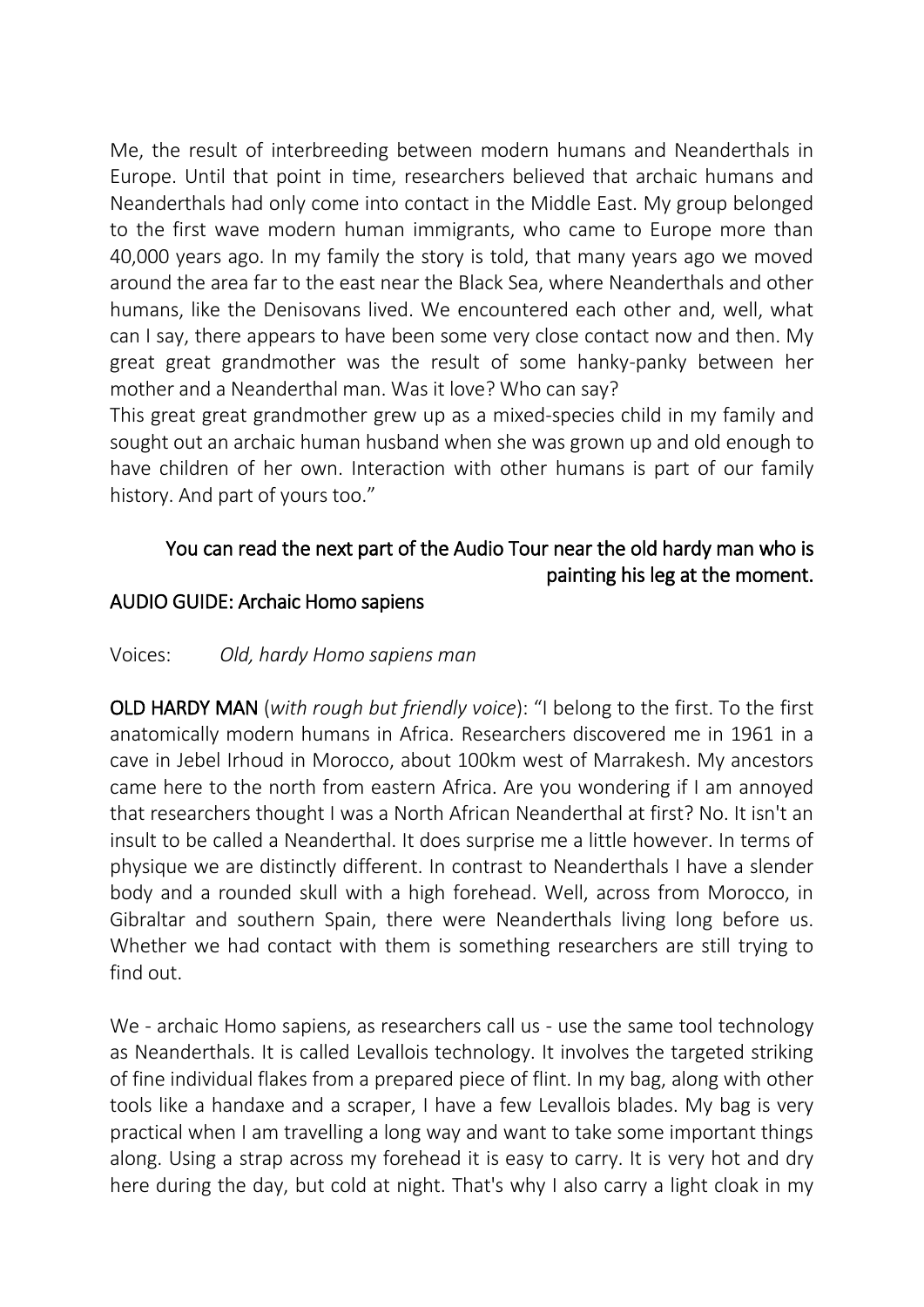bag, so that I don't freeze when I sleep.

Are you looking at my body painting? For the red colour I collected red ochre and ground it to powder. You can mix it with a little water and make a thick paste. I paint myself before I go out hunting. It's part of a ritual with which I prepare myself and get into the right state of mind for the hunt. Red is the colour of life. It looks powerful and vibrant, like blood. You can make other colours using yellow ochre or manganese. These coloured pastes are also well suited for painting stones and rock walls. As the coast is nearby, I collect small snail shells on the beach and use them to decorate myself. Take a look over there in the display case."

To read the next part of the tour, walk over to the young boy with his stick.

### AUDIO GUIDE: Homo erectus

Voices: *Turkana boy*

TURKANA BOY (*amiable, young and energetic*): "Hi! How's it going! I am the Turkana Boy, from the Nariokotome River in Kenya. Kamoya Kimeu and other researchers found me in 1984 on the river bank and were excited by how complete my skeleton was. They also call me KNM-WT 15000, or Homo ergaster. I am one of the members of the genus *Homo* that, in contrast to the Australopithecines, could do a whole range of new things. With our larger brains we could develop manual skills. We are also constantly on the move, covering great distances as we search for prey. Some members of my species even left Africa and spread into Asia and Europe. Many species of the genus Homo lived side-by-side in eastern Africa during my time. You can see some of them over there. But now more about me.

I am the same age as Karabo, the *Australopithecus sediba* back there, but much taller than him. I grow quickly. My back often hurts though. A vertebra in my lumbar region was injured in a fall. As a result, even though I have long legs, I can't run as fast, or for as long, as the others. The sometimes day-long hikes are stressful and exhausting, because it is hot and dry during the day. The nights, on the other hand, can be cold. It is good that we can make warm cloaks from the skins and furs of our prey. The others show me how to make stone tools. It is very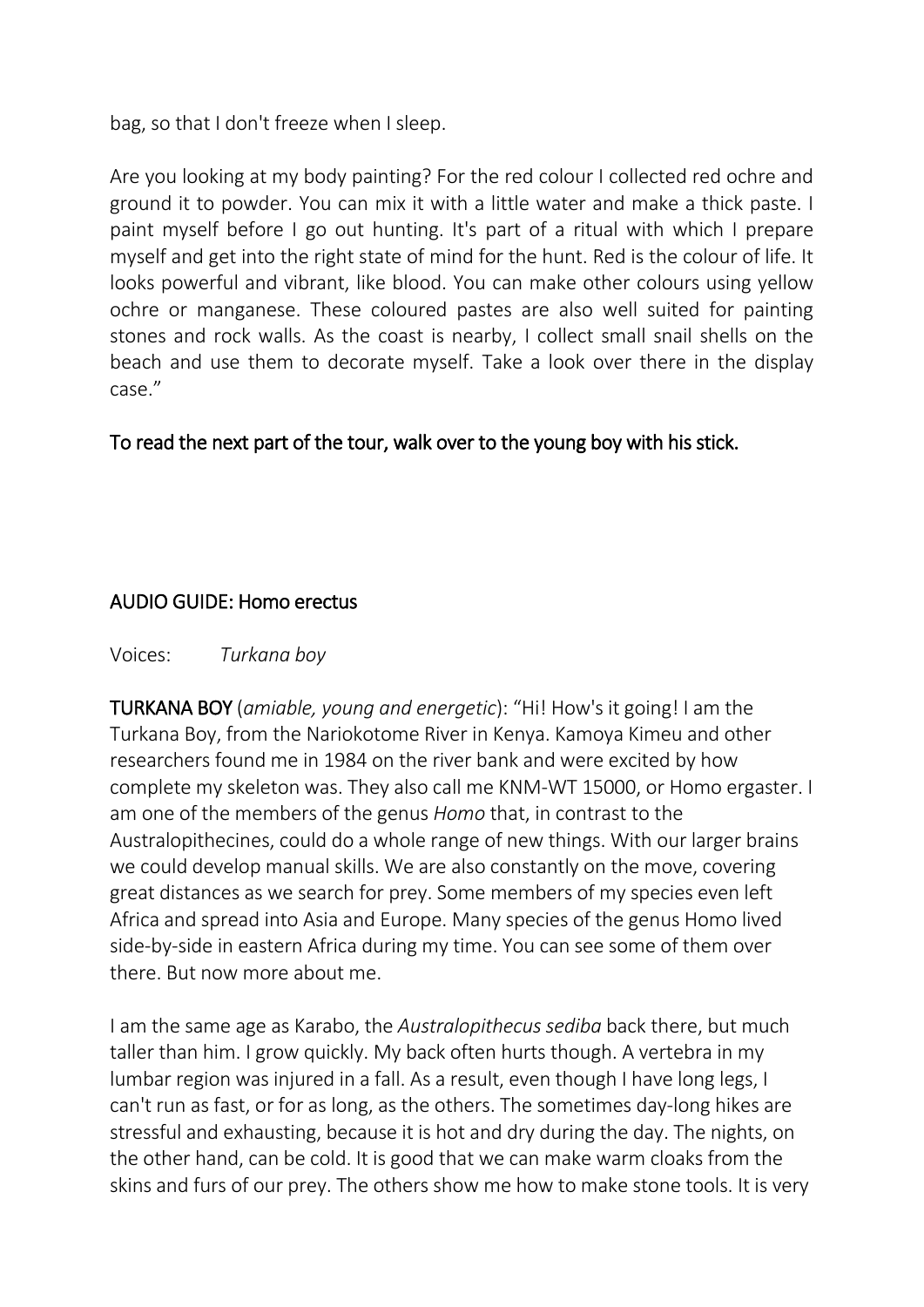helpful to be able to work on the prey we kill with sharp scrapers and handaxes. You can see what they look like in the display-case over there.

I made this stuff myself too. I removed the bark and smoothed the surface with a scraper. When I am not using it to lean on, I like to use it to stir up the sand on the river's edge and scare the fish. By the way, have you noticed my teeth? I don't want to sound like a baby, but they hurt too, like my back. Something in my jaw seems to be inflamed. I wonder if it will ever get better?"

### The next part of the tour awaits you near the shy young boy, who is folding his arms behind his head.

## AUDIO GUIDE: Homo erectus

Voices: *Karabo*

KARABO (*shy, cautious, a bit grumpy*): "Are you looking at me? You want to know more about me? Hmmm… well, my name is "Karabo", which means "Answer" in the local Setswana language. That's pretty funny, because researchers have more questions than answers about me. But let me start from the beginning.

In 2008 I was discovered by Matthew, the then-nine year old son of the wellknown palaeoanthropologist Lee Berger, in Malapa Cave in South Africa. When he found me, Matthew was only a little younger than I was when I had my accident. I was almost 13 and was walking with one of the women from our group when we fell into the cave. An embarrassing story  $-1$  don't want to talk about it. After Matthew found us, his father and some of his research colleagues turned us inside-out.

I was given the totally uncool scientific name *Australopithecus sediba*. The researchers examined me very closely and asked themselves what I like to eat. The answer, of course, is whatever I can find in the forest and on the savannah, like roots and wild plants, and sometimes nuts too, although they are very hard. The researchers also gave a lot of thought to my physique. Well, as a teenager, what can I say about the fact that they found my proportions and how I walk very strange? My upper body is slender, my arms are long and lanky, and I walk with bowed legs because I walk on the outer sides of my feet. Walking upright on two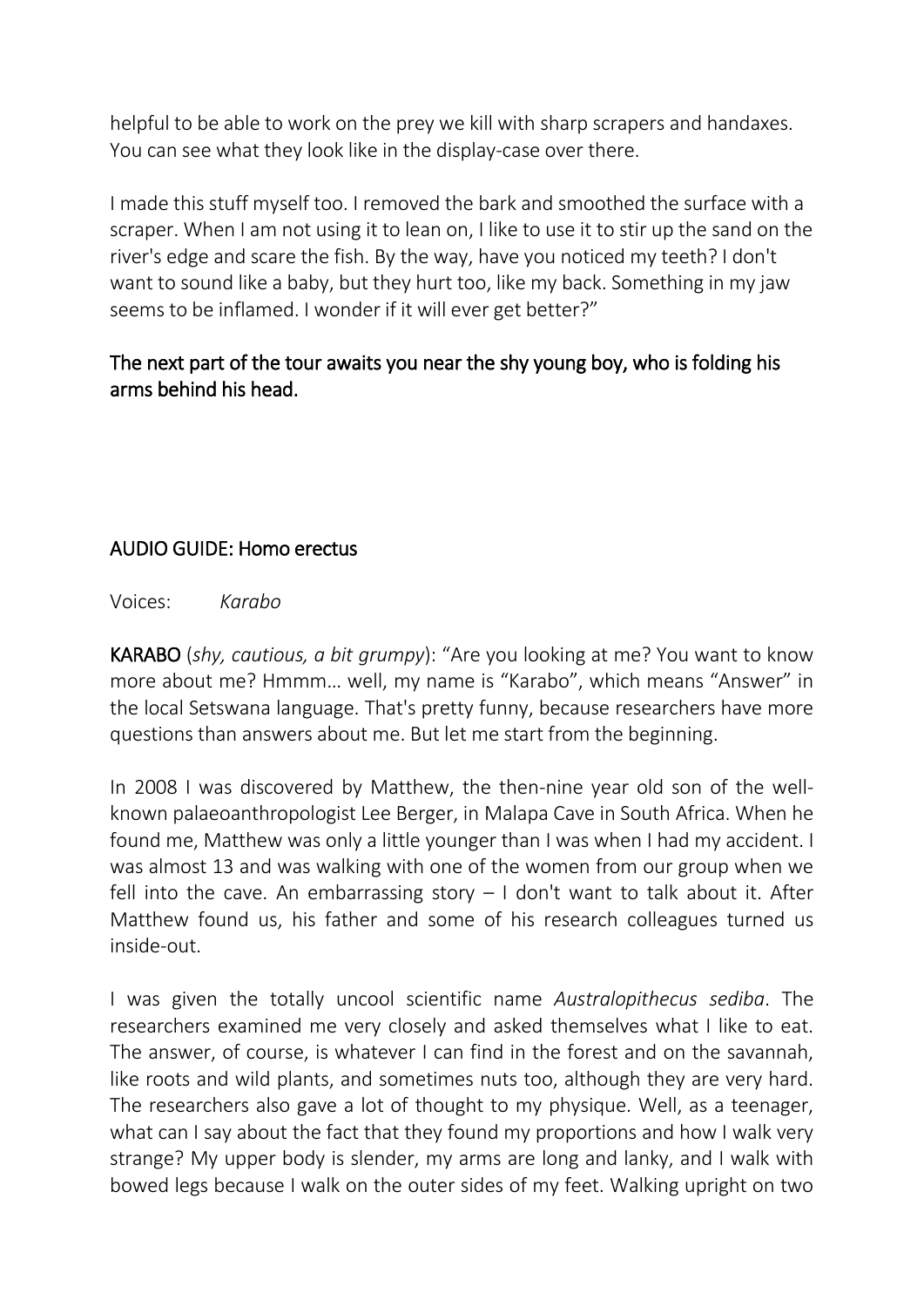legs is a skill that needs to be learned, when you spend most of your time hanging around in the trees. In any case, researchers believe that upright walking could have developed in many ways. Everyone's different. Meanwhile, researchers now doubt that the cradle of humanity is only located in eastern Africa. In southern Africa, in my hood, more finds of early hominins are being made all the time. As for me, researchers still can't decide if I have more features like Australopithecus or like *Homo*, or if I could even be an intermediate form between *Australopithecus africanus* and an early form of Homo erectus. Whatever! I am who I am. For a different perspective, take a look at how many hominin species lived in Africa at the same time as me, and at how different they all look."

## Continue the tour by walking up to the little woman at the end of the wooden construction.

### AUDIO GUIDE: Australopithecus afarensis

Voices: *Lucy*

LUCY (*self-confident, charming, with star appeal*): "You probably know me as Lucy. I was given that name in 1974 when Donald Johanson discovered me in Hadar, Ethiopia, in eastern Africa. The researchers were so fascinated by me and so happy about my discovery that they celebrated and the Beatle's song "Lucy in the Sky with Diamonds" was played over and over again in the camp. And that's how I became famous.

I have other names too. In Amharic, the local language, I am called "Dinknesh", which means "Wonderful One". I couldn't have thought of a better name myself. The researchers also gave me a scientific name: *Australopithecus afarensis*. That's me.

Although I am only 105cm tall, I am 25 years old. Our men are much larger. Take a look at the skull over there. My body is perfectly built for moving around in the forest, searching for tasty nuts, fruits, and grasses. It is an advantage if you can obtain a variety of food from here and there. Although I like to get around on foot, I can also use my powerful arms to climb very well. High up in the trees it is nice and airy, and you can always find a safe place to sleep.

For a long time, researchers believed that being a good climber was all that was needed in the forest. Naturally though, we often spend time moving around the forest on two legs. Look at "Ardi" over there, *Ardipithecus ramidus* that is, the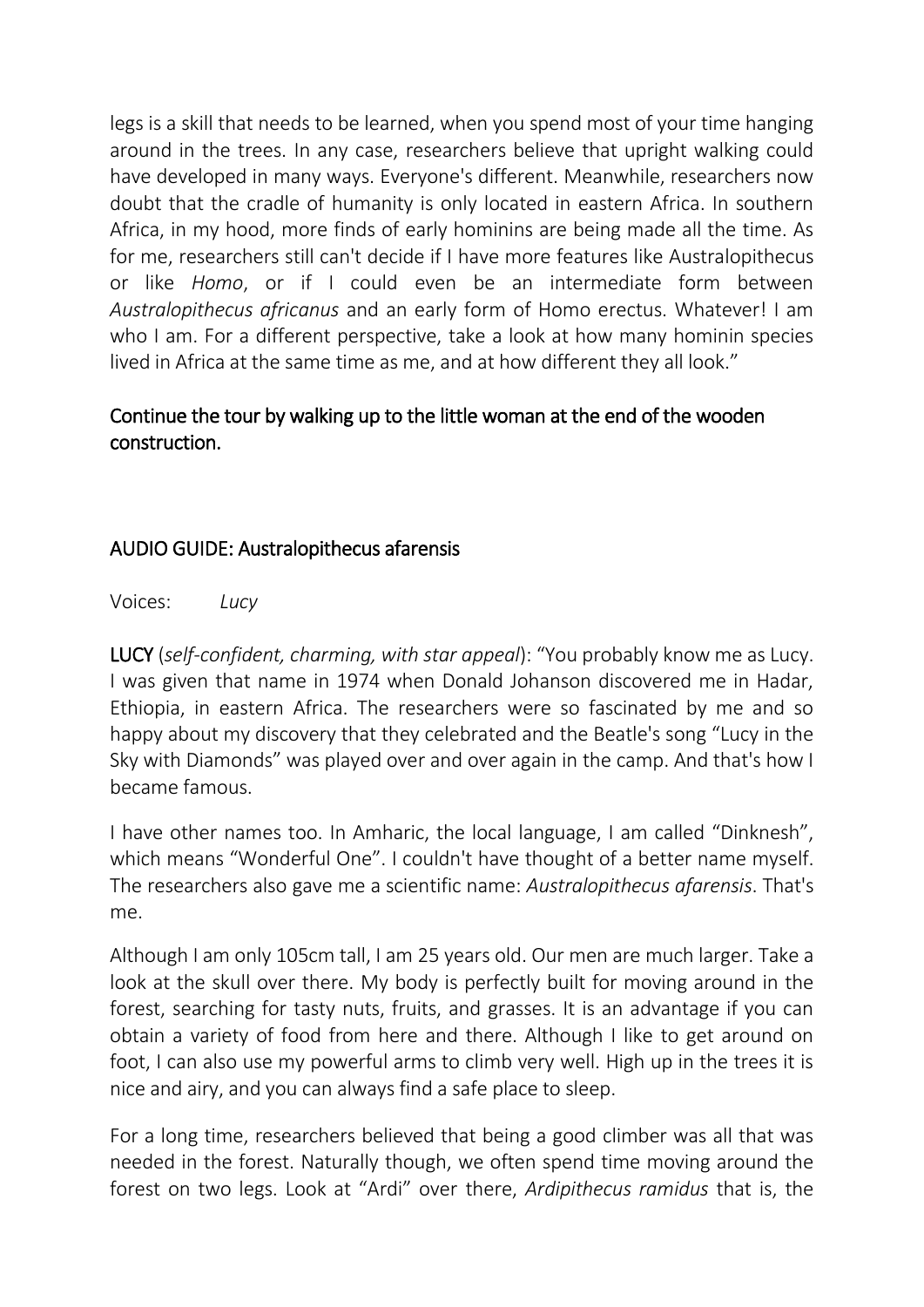forest-dweller who comes from the same region as us. They proved to researchers that our hominin relatives living on the savannah weren't the first to discover walking on two legs.

Talking of walking and movement, let's go back to my discovery for a moment. The researchers were so excited that they took me along on their travels. From 1975 to 1980 I was in the Cleveland Museum in the USA, after which I was in Addis Ababa. Starting in 2007 I went on tour in the US, until I took a break in Houston in 2009 – being a world-renowned celebrity takes it toll on you. Finally, in 2013, I returned to Addis Ababa.

But that's enough about me. Have a look around and find out what makes the others so special."

Step through the third green gateway, called "Life and Survival", and learn more about the evolution of humanity on the luminous map of Africa.

# 3. Life and Survival

# AUDIO GUIDE: Beginnings in Africa

Voices: *Narrator*

*(etherous, meditative music, with a hushed ticking of a clock in the background)*

NARRATOR: "Evolution is a game of chance and adaptation. Since its beginning, the Earth has repeatedly undergone dramatic climatic changes. From deserts and glacial landscapes, forests and steppes were created, which subsequently dried out or froze once more. Constantly in transition, species arose and then became extinct.

On this constantly changing world, people came into being. And in Africa, the cradle if humanity, the first hominins emerged.

The term hominin is used by scientists for all human species – modern-day Homo sapiens and all of their extinct ancestors. Long before the Ice Age, Africa was subject to major climatic fluctuations. Desert, savannah, and rainforest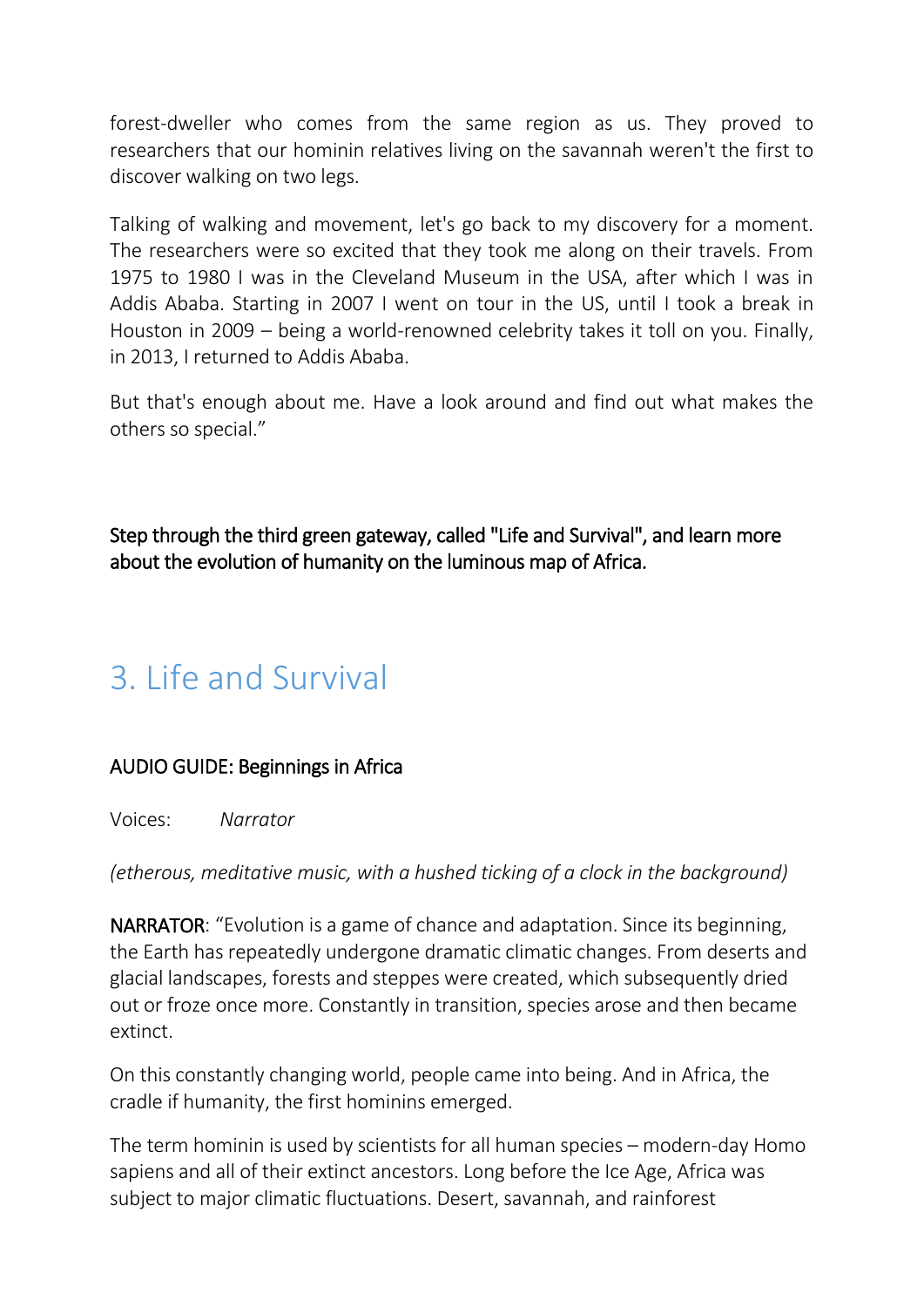continuously expanded and contracted.

Sahelanthropus, found in present-day Chad and dating to around 6 million years ago, is currently the oldest known hominin. They lived in a landscape of lakes and open forests.

Ardipithecus walked on two legs, similarly to modern humans, more than 4 million years ago, but also spent time in the trees. There they moved through the branches on all fours.

The period between 4 and 2 million years ago was a boom time for hominins. The changing climatic and environmental conditions produced a variety of physical adaptations. Various species lived in and on the edges of forests, along lake shores, or on the savannah.

Their diets consisted of grasses, fruits, insects, tubers, termites fished from their mounds with sticks, or meat, possibly obtained by snatching it away from other animals. The varying diets and ways of life resulted in differing forms of skulls, jaws, torsos, limbs, hands, and feet. Adaptation and diversity were the recipe for success among early humans.

Over thousands of generations, particular features proved to be especially advantageous, and genetic exchange brought together the special mix of features characteristic of the genus Homo: walking upright, hands that can use tools, and an enlarged cranium.

With the rise of Homo erectus 1.9 million years ago, there existed for the first time a type of human whose physique was broadly similar to our own – only their brains were smaller. With them, the cultural flowering of the hominins began, and they were the first to leave Africa, spreading north and east."

Continue along the path to the curve. Start the next part of the tour, "Neanderthals and Us" and learn interesting facts about our Mr. N who is standing in the spotlight.

### Audio Guide: Mr. N

I am actually rather modest, but yes, it's true: I'm a star among prehistoric humans. Allow me to introduce myself: Mr. N, THE Neanderthal.

The very Neanderthal that was found here in the Neander Valley in 1856 and became the first prehistoric human to be described from head to toe. That's why my name was given to the Neanderthal species.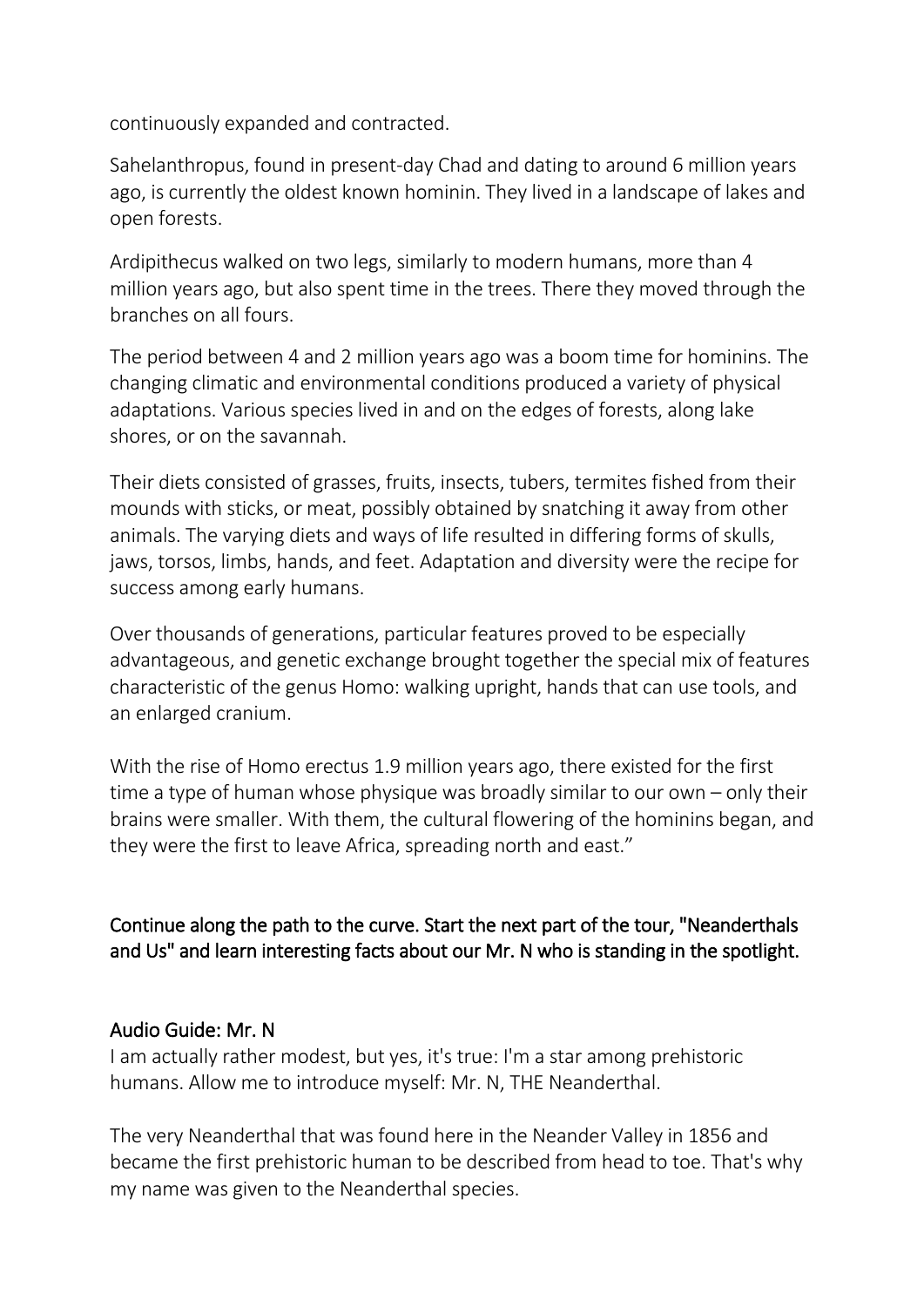It goes without saying that my distinctive physique and appearance are equally fascinating to both researchers and artists. Twin brothers, Adrie and Alfons Kennis, are artists and preparators and have put each of my bones back together. My muscles were moulded onto my bones, my face was reconstructed and, piece by piece, new life was breathed into me. The fact that I'm standing here naked should bother you as little as it bothers me. In any case, it means that you can take a detailed look at my typically Neanderthal physical features. Our way of life is hard, we walk a lot and we need strong muscles with lots of stamina. This means that, compared to you, I had to eat a lot more so that I would have enough energy.

Have you noticed my disability? My left arm is atrophied. I have had limited movement in it ever since a hunting accident. My arm was broken below the elbow and didn't grow back together properly. Fortunately I wasn't alone and much worse could be prevented.

I can look back over a long life and I know how to survive an Ice Age. In my tribe I am among the elders. They value my knowledge and my experience, and they look after me. Without the care and support of my family I would not survive.

Have you asked yourself why my skin is so dark? For people like me who are constantly out in the open and exposed to sunlight, dark skin colour is normal. Our diet is rich in vitamin D and we don't need light skin to obtain a sufficient supply of it. Having said that, there is a wide spectrum of skin colour among us Neanderthals. Depending on the region it can vary a lot, sometimes it's lighter and sometimes darker. It's the same among you Homo sapiens sapiens. We are all diverse and it has always been that way, ever since the beginnings of humanity.

It's been a pleasure to meet you. Say hello to the other prehistoric humans for me when you drop in on them.

When you continue onward you come to the section called "Humans and the Climate". Stop by and see Mr. 4%, who is leaning on the parapet, and read what he has to tell you.

AUDIO GUIDE: Mr. 4% Come on, admit it: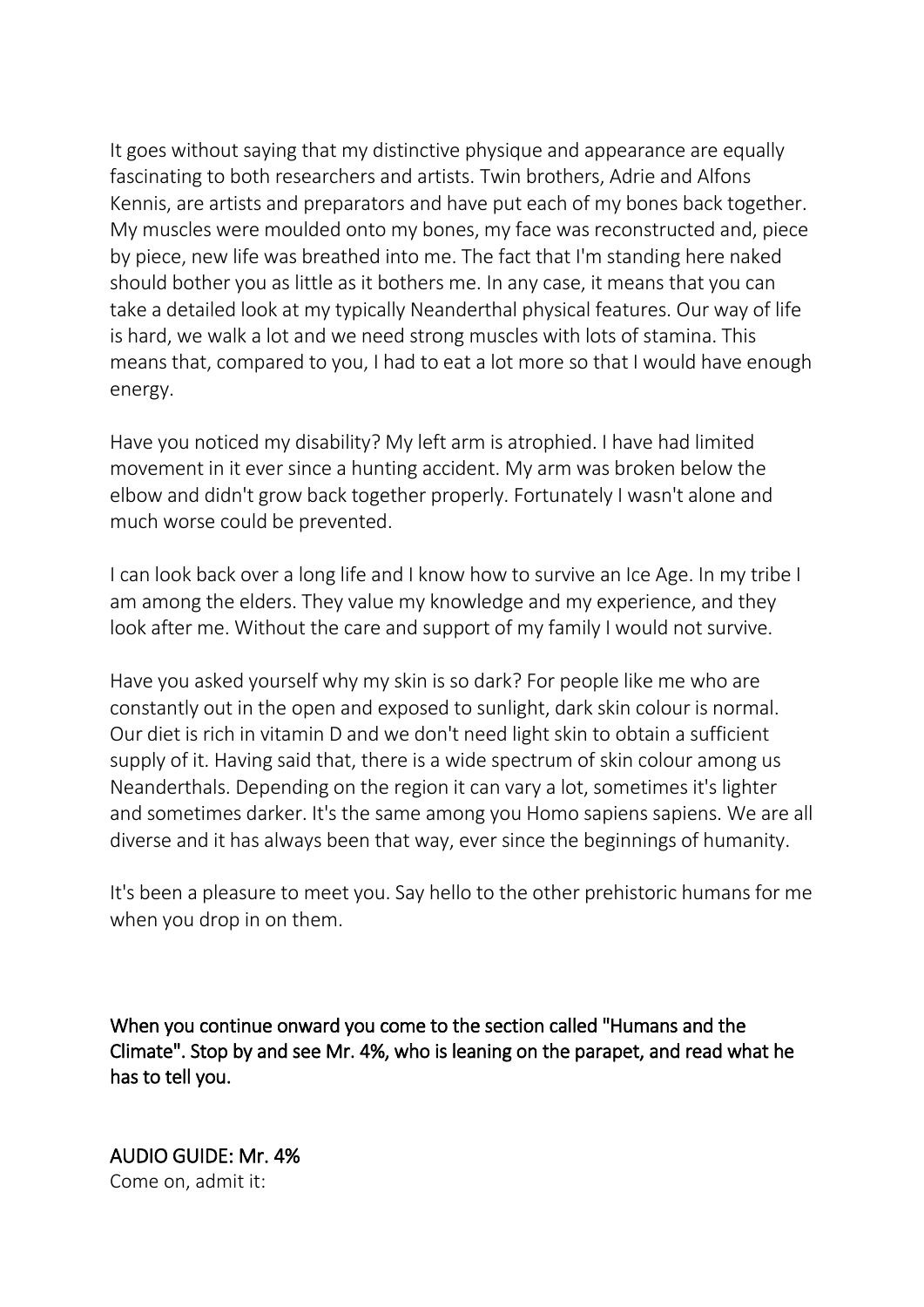You just saw me from the opposite side of the museum and thought I was just another visitor, casually leaning on the parapet. A nice guy in cool clothes, yeah? Have you noticed anything now that you've had a closer look? That's right, I'm a Neanderthal. My name is Mr. 4%.

Why 4%? Let me tell you about how research is unravelling the complicated history of our encounters. Today it's no secret that Neanderthals and Homo sapiens sapiens met and interbred. And why not? We're all human beings after all. Researchers are slowly but surely learning where and when those many encounters took place.

No-one can tell by appearances alone, however, that we interbred. That's where the latest research comes into the picture. Experts have analysed both our and your blueprints, that is, our DNA. Our DNA, in turn, is made up of genes. These are the smallest units containing our genetic information. They make us the individuals that we are. Specialists in ancient DNA have looked very closely at these and compared them with each other. They discovered that humans today still carry between 1.5% and 4% of our Neanderthal genes. In the course of evolution this percentage will become ever smaller. In the past, during the Ice Age, our genes were useful for you, but today you don't need them.

Now, let me tell me tell you a secret: we didn't just interbreed with Homo sapiens sapiens, we also did so with the Denisovan people, who lived in the area from southern Siberia to China. They are very similar to us Neanderthals too. Just as we did with you, we shared our territory with them, and sometimes even shared the same campsites. These encounters sometimes led to very close relationships and even children together.

What is it like for you today? How do you approach people that you don't know and who, perhaps, appear strange to you at first? Why don't you try it out here in the museum and stop for a look in the tunnel. Who knows who you might meet there?

Until next time. Take it easy.

Walk through the fourth gate, "Tools and Knowledge". There you can read the next chapter "Stone tool maker" when you have reached the Neatherthal sitting on your right hand side beside the staircase.

# 4. Tools and knowledge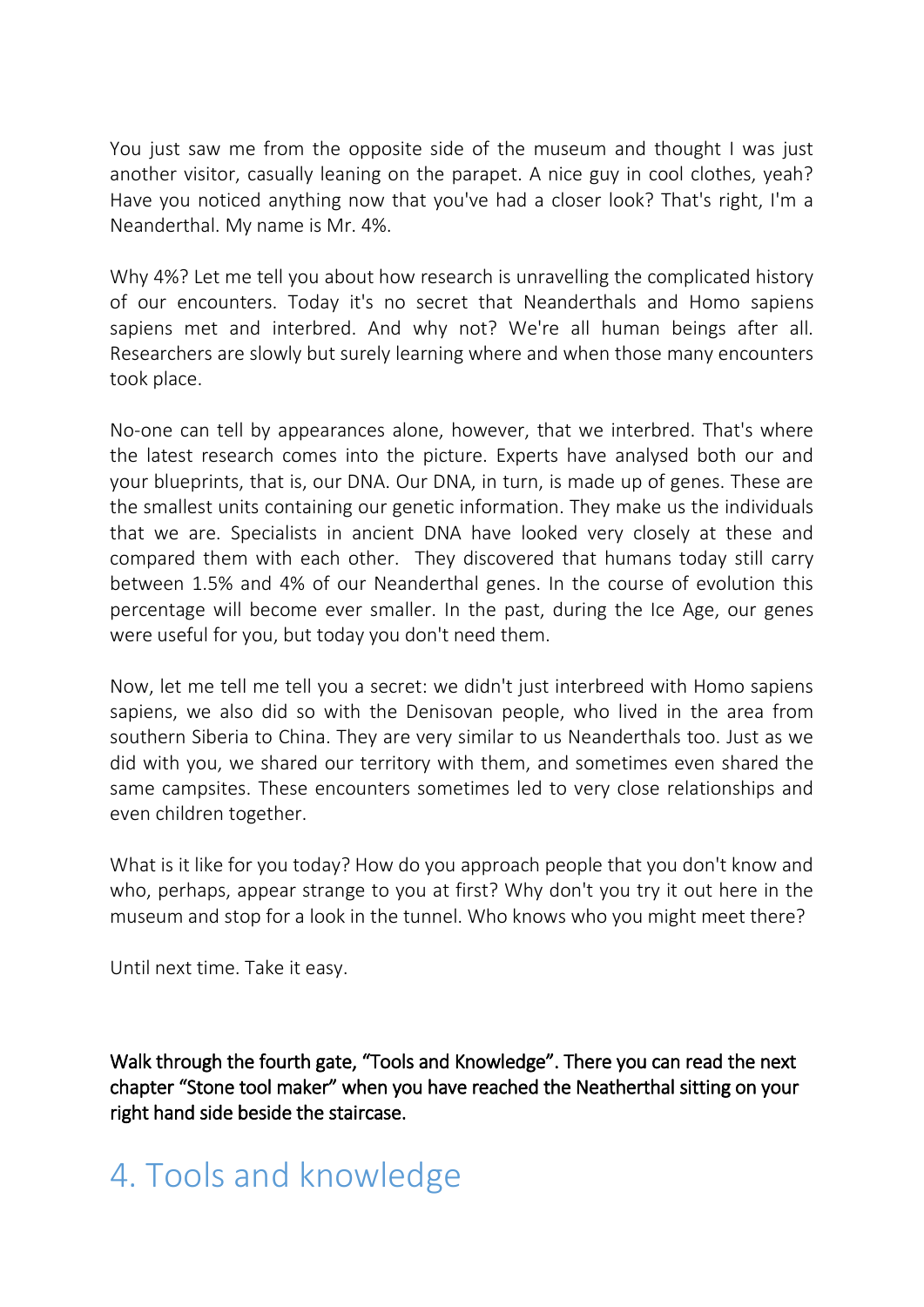#### AUDIO GUIDE: Stone Tool Maker

Voices: *Male Neanderthal Narrator*

NEANDERTHAL (*thinking out loud*): "The black rock runs well. It's as soft as bison fat - blow by blow - it was worth lugging all the way back to the camp. Good thing that the boy discovered the spot near the white cliff. I must remember that when we return to the valley in the spring… Just straighten the edge a little there. Hmm. Nearly took off too much there! So, left, right, left - sharp and pointed - two for the horse spear. I can take the flat one with the straight back as a knife…"

NARRATOR: "Our ancestors have been using stone instruments for over two million years. Often enough this is all that remains of them and their lifestyles: stone is more durable than wood or bone. Not every type of rock was suitable for toolmaking. It had to be easy to split and to produce sharp edges at the point of fracture. Quartzite, vitreous lava and flint were all viable options.

The Neanderthals progressed far beyond the early tools made in the African savannah. They were careful in their choice of stone - which they could find only under specific geological conditions. Sometimes they would carry the rock for over thirty miles during their seasonal migrations.

The Neanderthals didn't simply hit rocks indiscriminately. They developed sophisticated techniques for constructing tools. This entailed the rocks being carefully prepared with a series of relatively light blows. Ultimately, this manufacturing process allowed flakes - thin cutting tools - to be made in almost any shape or size. The same technique was often applied when beveling the edges of these roughly hewn instruments, increasing the tools' efficiency.

Stone tools could be used to fashion a broad range of other implements from wood, bone, deer antlers, bark or leather. Often enough, wooden handles were attached, making them easier to hold.

The Neanderthals generally used flakes that were either oval-shaped or broad. Only rarely did they make long, narrow blades with parallel edges. These did not become the dominant tool shape until the final phase of the Ice Age, between 40,000 and 10,000 years ago. With time, these blades became increasingly uniform in appearance, and toolmakers gradually learned to exploit the full potential of the available material."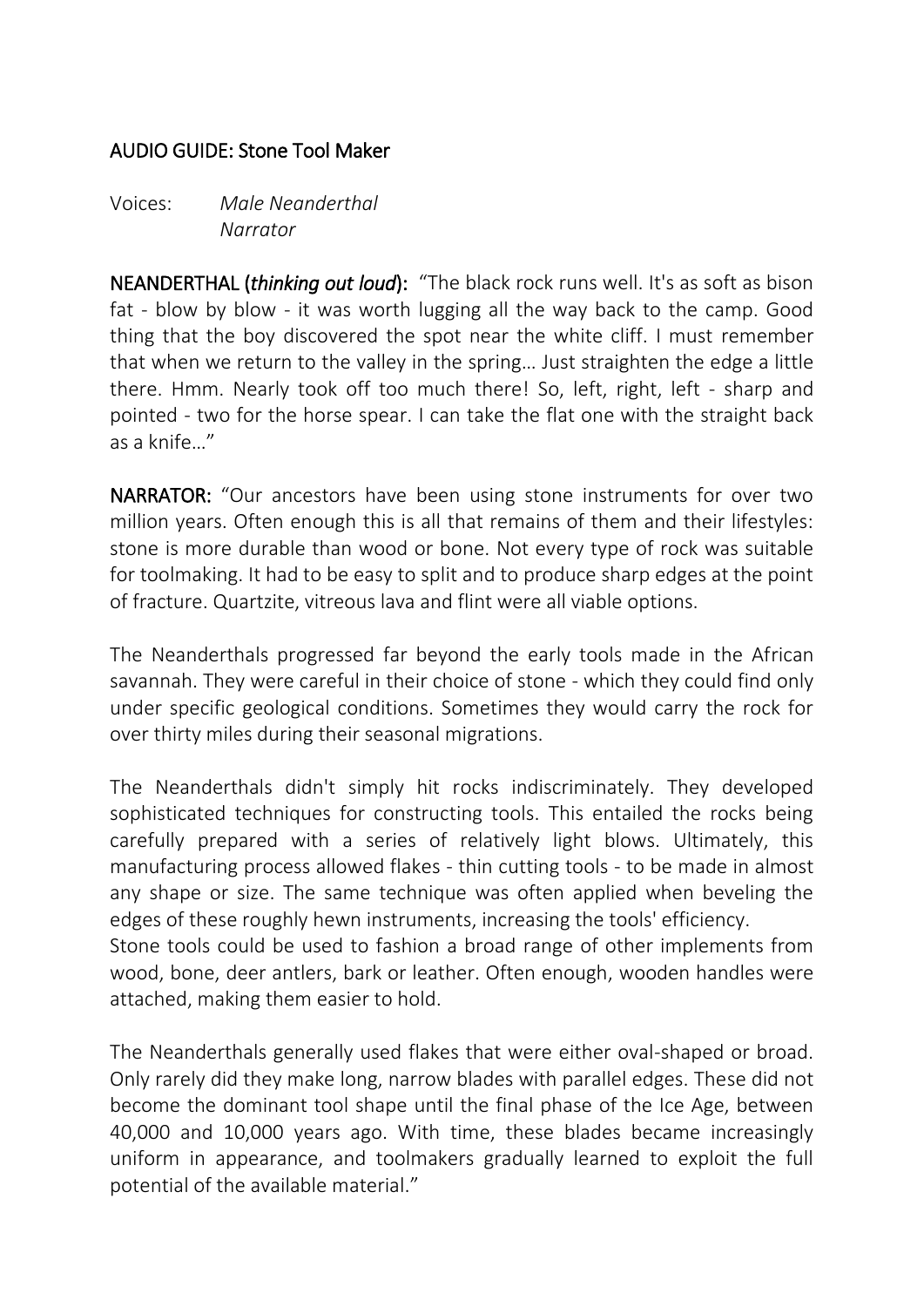Before entering the sector "Myth and Religion", you can read the next chapter of the tour whilst watching the movie "The Past of the Future" on the displays of the three stone pillars. The movie starts after the title "*Die Vergangenheit der Zukunft*" (= The Past of the Future) and a wheel appear on the screen.

### AUDIO GUIDE: The Past of the Future

Speakers: *Narrator*

NARRATOR: "To the same degree that we unlock the secrets of the past, the future stimulates our fantasy. We are already familiar with technological visions from antiquity: Daedalus and Icarus escape from their imprisonment with selfmade wings. The first documents of such visions originate from Leonardo da Vinci: He sketched countless ideas, ranging from the helicopter to the automatic spit, which much later became real inventions. Whilst Thomas Morus' utopia remained a vision of a non-existent or ideal location, the vision of "New Atlantis" by Francis Bacon during 1626 had different goals.

Scientific planning was intended to replace religious prophecy to better protect humans from catastrophes. During Bacon's era, the first 'technological buzz' began in Europe, as well as the belief that technological advancement made actively shaping one's own destiny possible. This optimism continued during the 19th century. The invention of the railway increased the speed of passenger and freight services. Warnings about the dangers of velocity were soon discovered to be unfounded.

The construction of the London subway – still caricatured as a pipe dream in 1846 – was already reality 15 years later. Enthralled by industrialisation, Jules Verne designed fantastic visions of the future during the end of the 19th century. In a futuristic Paris in the 20th century, automatic trams, writing machines and photographic telegraphy existed. At the same time space was conquered and the ocean bed colonised. Some of his ideas have today been realised. Others remain visions.

In the 20th century, the future and technological progress were regarded more and more critically. Subsequent to the global economic crisis, a new literary genre developed: Science Fiction. The escape into the future distracted from the dull reality. Simultaneously, technological projects became increasingly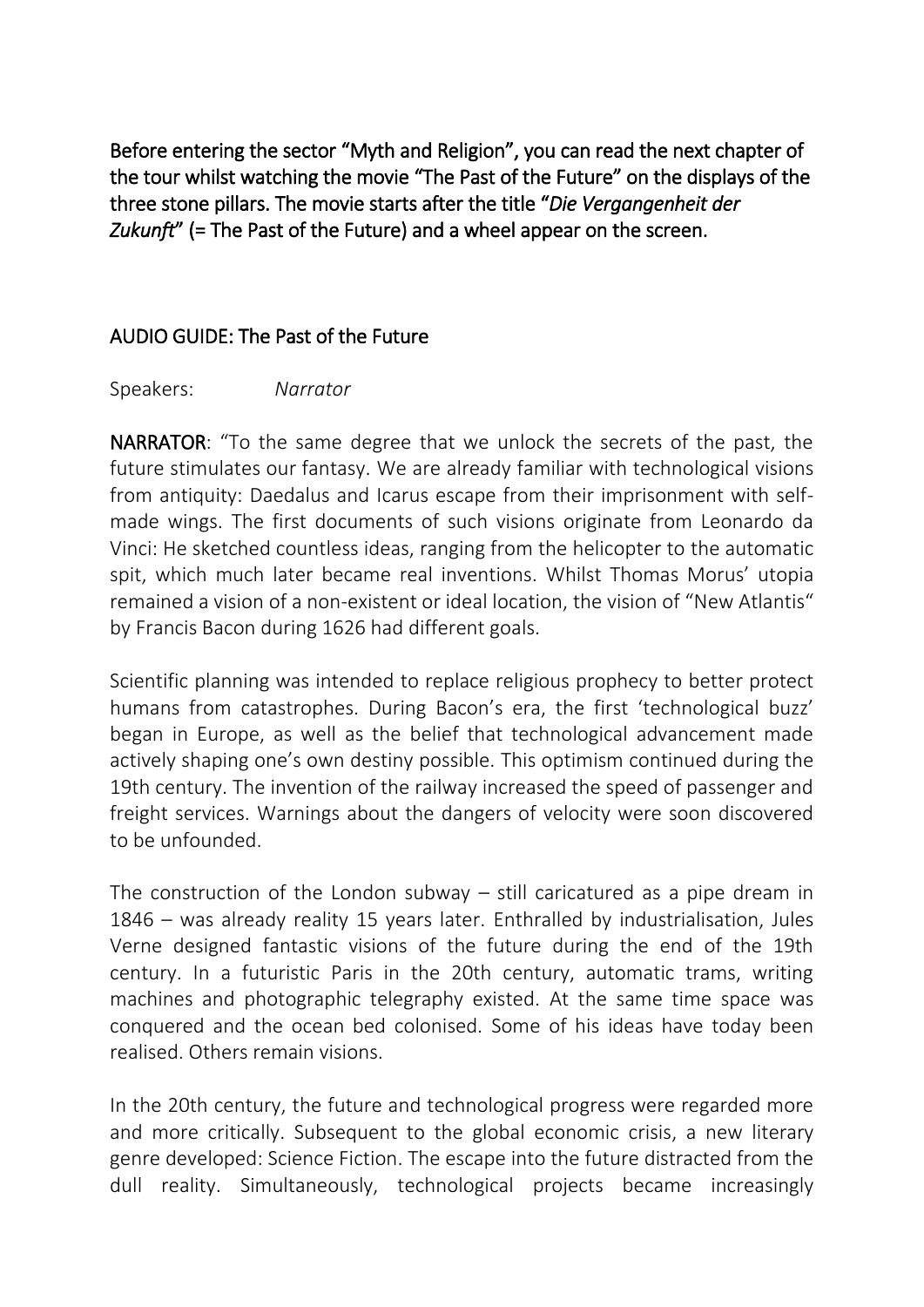ambitious. In 1925 the "Plan Voisin", by architect Le Corbusier, planned to tear down the entire Parisian city centre in order to erect high rises which would house 3 million people. The German architect Hermann Sörgel planned to divide the Mediterranean Sea from the Atlantic Ocean with a huge dam in his Atlantropa-Project.

Life in the futuristic world was parodied time and again. The overdrawn pictures were also supposed to cancel out fear of the future. The discovery of atomic energy led to grotesque visualisations of future technological worlds. Even a critical thinker such as Ernst Bloch was fascinated by the vision of a peaceful use of atomic energy and believed: "A few hundred pounds of uranium and thorium are enough to make the Sahara and Gobi deserts disappear, to transform North America, Greenland, and the Antarctic into the Riviera".

During the 1950s, futurology gradually established itself as a scientific discipline. One of its most popular representatives was Hermann Kahn, founder of the Hudson Institute, who constantly publicised new prognoses and visions of the future which didn't hold up to any inspection. Included in these were anticipations of weather control, permanent stations on Mars and the permanent colonization of the ocean bed. At the same time however, institutions developed which could be taken seriously - such as the Club of Rome or the Rand Corporation - and also dealt with questions about the future development of society. At times they expressed heavy criticism.

Today analyses and prognoses of the future offer national governments, international organisations or commercial enterprises guidance in decision making. The initial naivety has given way to the insight that the future can only be controlled to an extent. Will major projects such as the floating city X-Seed 4000 in Japan ever become reality? Will the car of the future run without use of fossil fuels? The future lies wide open. We humans have the responsibility to do everything in our power to make it worth living.

Proceed now through the fifth gate "Myth and Religion". Afterwards, turn left and approach the five large bronze ears. At each of these installations, you can read an excerpt of the myths of different indigenous people.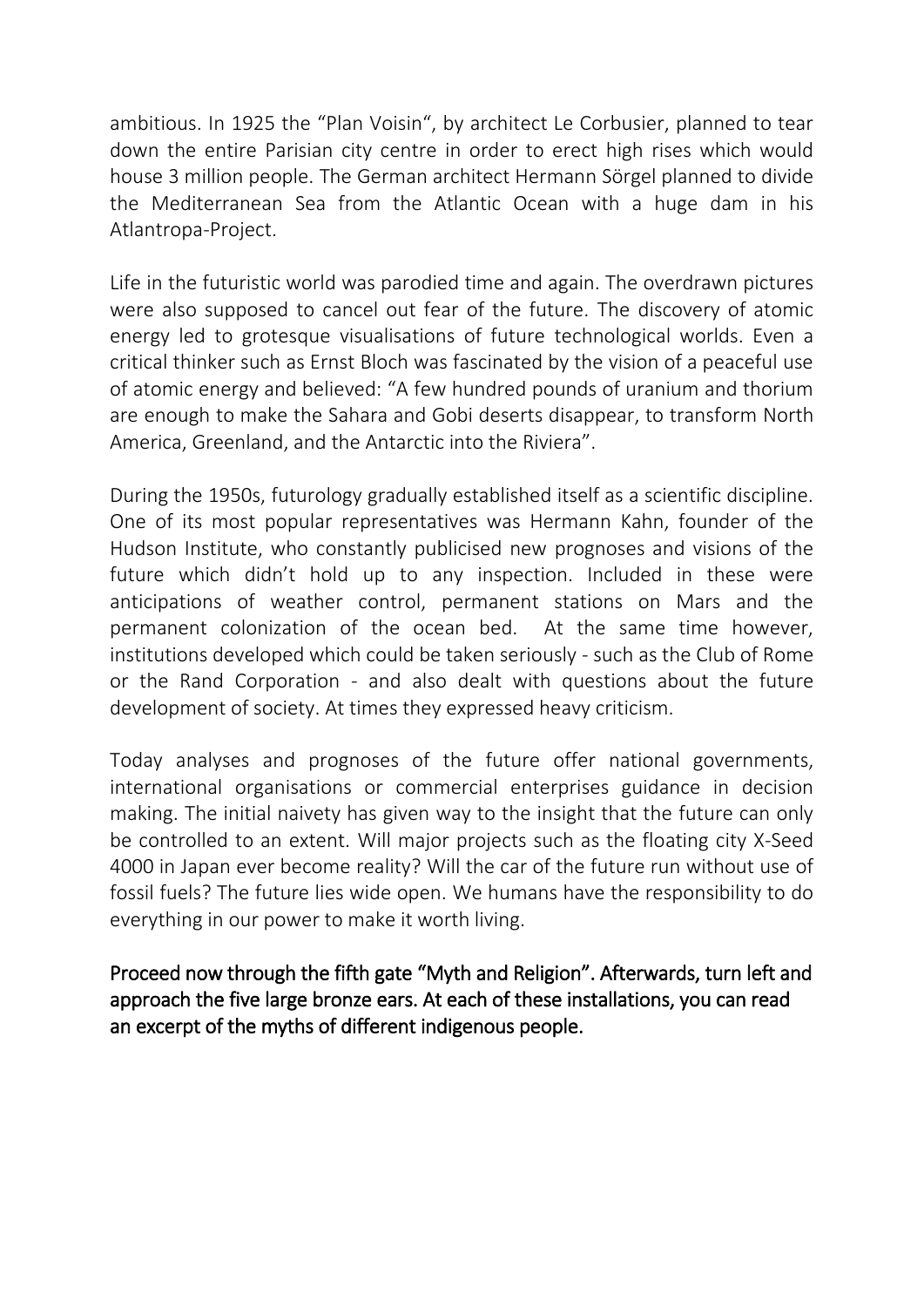# 5. Myth and Religion

#### AUDIO GUIDE: Ear 1 – Myths of Native Americans

Voices: *Female Narrator Male Narrator Creator of the World*

MALE NARRATOR: "The legends of North American Indians recount how the sun, moon, earth and mankind came to exist. They explain why the seasons change and where the bison go. In the prairies of the American Midwest the Winnebago people tell how the creator's wishes alone were powerful enough to create the world."

FEMALE NARRATOR: "Long ago the creator of the earth was sitting in empty space. When he saw that nothing existed, he began to cry. The tears rolled down his cheeks and fell to his feet. When he looked down some time later, he saw that his tears had formed the Great Lakes. The creator said to himself:…"

CREATOR OF THE EARTH: "Just as my tears have turned to lakes, I need only to wish something and my will come true."

FEMALE NARRATOR: "And so he wished that there be light. And there was light. And he wished that the earth existed. And the earth came into being. He looked at it and it pleased him. But the earth would not stop moving. And so he created trees to hold it in place. But the earth still wouldn't stop moving. And so he created rocks and stones. But it still kept moving. Thus he created the four winds, from the north, south, east and west. These used all their might to try and keep the earth still. But even this didn't help. And so the creator formed four great creatures and shot them through the earth like arrows so that their heads looked out the other side. Those were the four beautiful serpents. Now at last the earth was still and everything was calm. The creator thought:…"

CREATOR OF THE EARTH: "As everything takes shape as I wish it, I will make a creature in my own image."

FEMALE NARRATOR: "He took a piece of clay and moulded it so that it resembled him. He looked at it and spoke to it. But the clay had neither mind nor spirit. Nor did it have the power of speech. So the creator of the earth gave it all these things and then spoke to it again. The piece of clay spoke now, but the creator understood nothing. And so he breathed into its mouth, spoke to it and the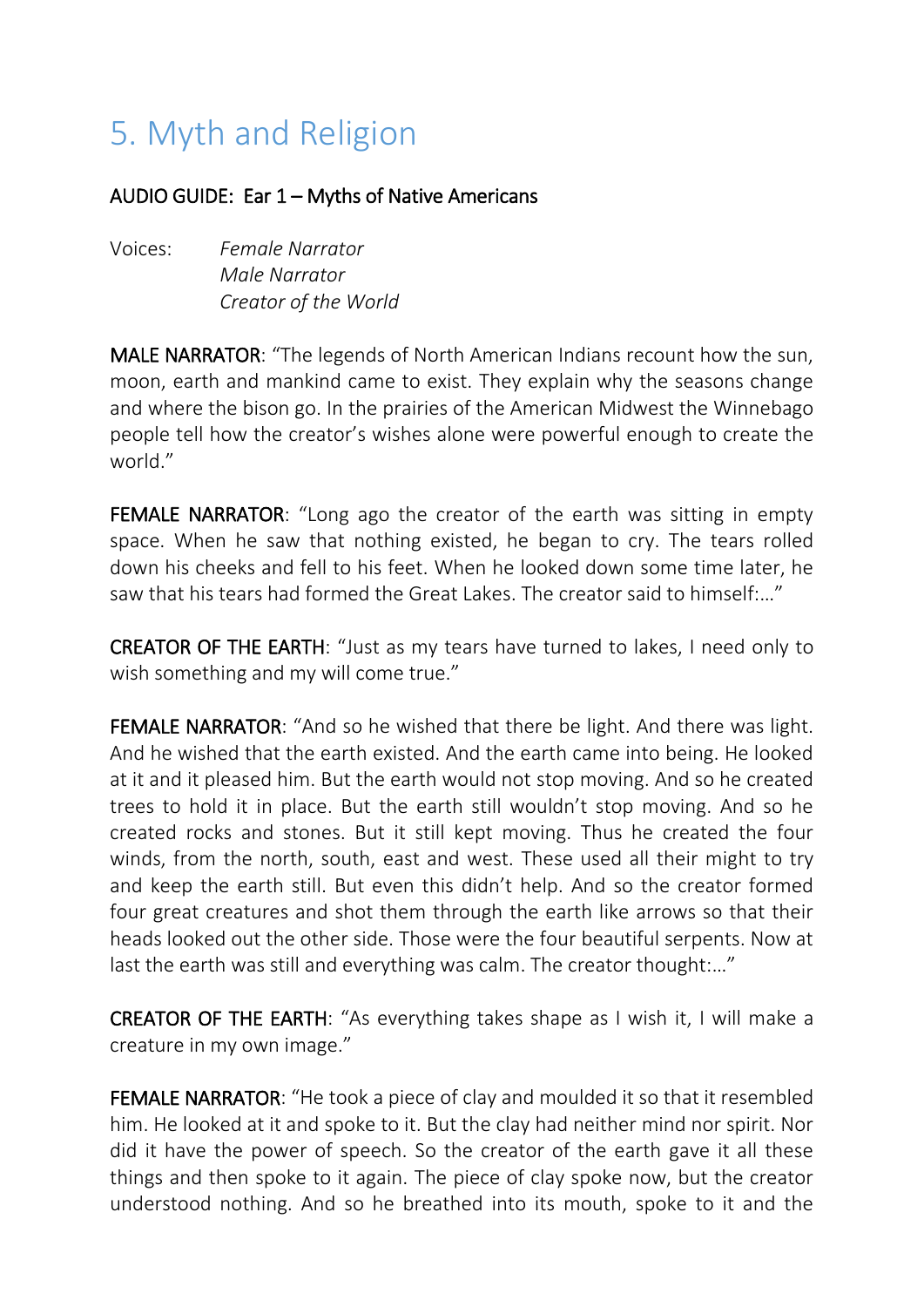creature then replied in clear language. Thus it was that man appeared on earth."

### AUDIO GUIDE: Ear 2 – Myths of the Edda

Voices: *Female Narrator Male Narrator Child*

MALE NARRATOR: "Among the peoples of the north - where the winters are long and hard - ice has a special importance. Its melting signifies the emergence of life. In the thirteenth century the Icelandic poet Snorri Sturluson described the origins of the world in the Edda, a Nordic saga."

FEMALE NARRATOR: "In the beginning icy cold reigned in the north. That was the province of darkness. In the south was the realm of fire, the region where great heat remained supreme. Between them lay Chaos, basking in the pleasant warmth."

CHILD: "And what happened then?"

FEMALE NARRATOR: "The fire and the ice met. The ice melted into thousands of droplets of water, spawning life. The new creatures included Ymir, the mighty, evil giant. He was fed by a large, beautiful cow, from whose udder four rivers of milk flowed."

CHILD: "And what did the cow eat?"

FEMALE NARRATOR: "The cow licked the salty coating of frost off the rocks. Three days later the rocks gave birth to Buri. Buri was strong and handsome and his son Bor gave birth to three sons of his own. Odin and his two brothers - Lodur and Honir - killed the evil giant Ymir."

CHILD: "And how did the brothers create the earth?"

FEMALE NARRATOR: "They took the giant's corpse and filled up the lakes and seas with his blood. They formed the land with his flesh and the mountains from his bones. Then they took his skull and used it to create the sky: with its daytime and nighttime, its drifting clouds and sparkling stars."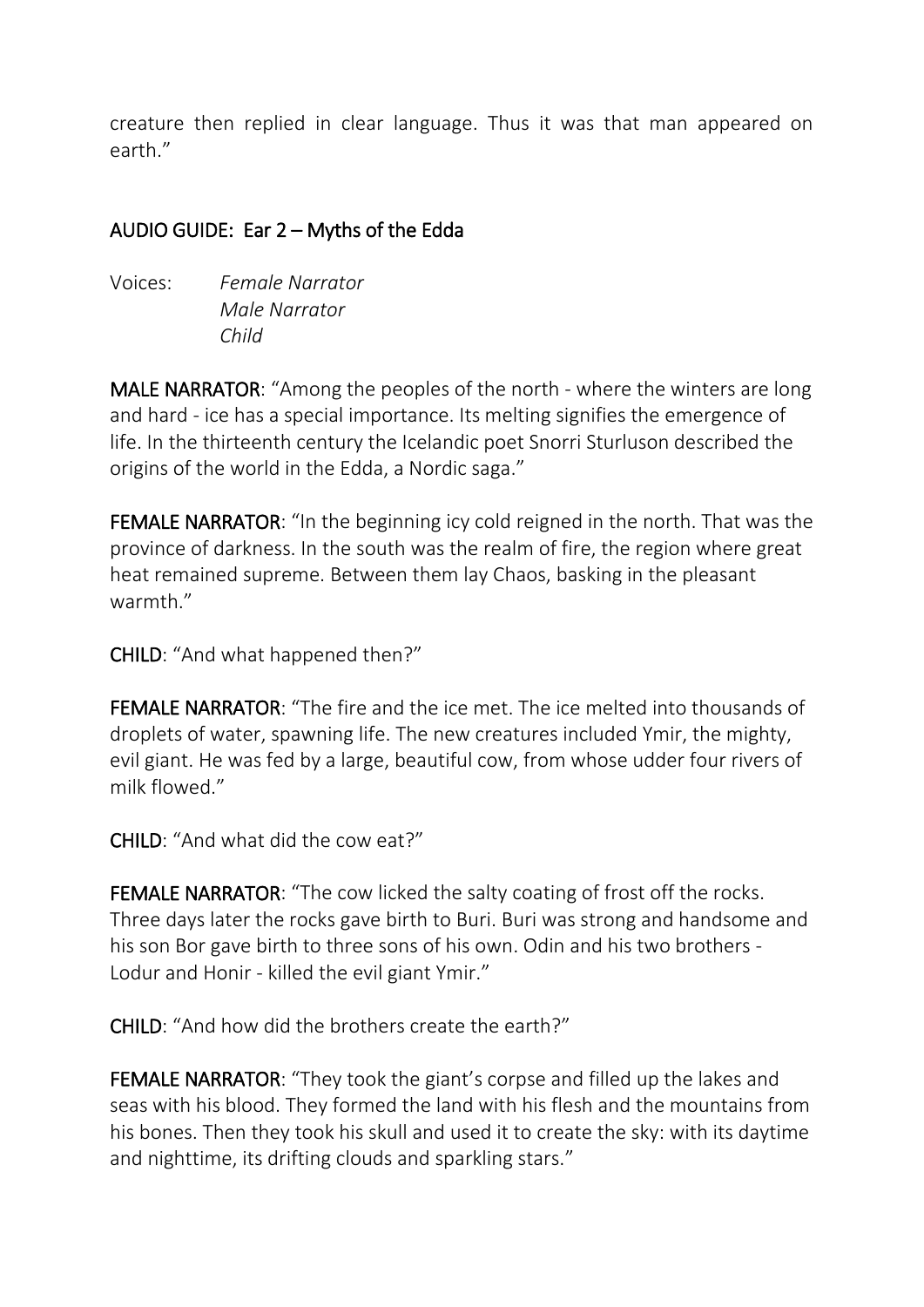CHILD: "That was some feat! But how did man come to be on earth?"

FEMALE NARRATOR: "One day the three brothers went for a walk by the sea. There they found two fine tree stumps. They took these stumps and created human beings from them. Odin gave breath and life to the pieces of wood. Honir gave them their souls. And Lodur took care of their appearance and made sure that they could see, hear and speak. In this way they created man and woman from the two trees. From that day onwards man and woman inhabited the earth."

## AUDIO GUIDE: Ear 3 – Myths of the Mali

Voices: *Female Narrator Male Narrator*

FEMALE NARRATOR: "Under the rocks of Bandiagara - in Mali, West Africa - the Dogon people are preparing a funeral ceremony. The village's wise man has died. The villagers are dressed in finery and have donned funeral masks carved from wood. They are going to perform a dance of death, to help the man on his passage into the other world. In this way the old man will join the ranks of their ancestors. Without actually seeing him, the old man will ascend to the deity Amma, the supreme creator of man and earth."

MALE NARRATOR: "It was Amma's task to create the world. But his first attempt ended in failure. He only managed to create the water, earth, air and fire. So Amma tried again. This time he said the word "World" and in doing so created an egg, the cosmic egg. He then put two pairs of twins inside the egg and waited for them to grow. But before the twins had grown properly, one of them broke out of the egg. He stole the power of speech from his father Amma and made off into the darkness - taking a piece of the egg with him. That piece of egg became the earth. Yet, the twin felt very lonely and decided to try and find his twin sister in the subterranean realm deep inside the earth. But in doing so, he wreaked such havoc that the earth began to decay. This gave rise to death and that made his father Amma very angry. He punished the boy by turning him into a fox and cutting off his tongue. Then he condemned him to roam for all eternity in a futile search for his sister. From that time onwards chaos reigned on earth.

# *(chaotic-sounding music)*

In order to purge the universe, Amma then decided to sacrifice the second twin. The boy's blood became the stars, the edible plants and the animals. And at that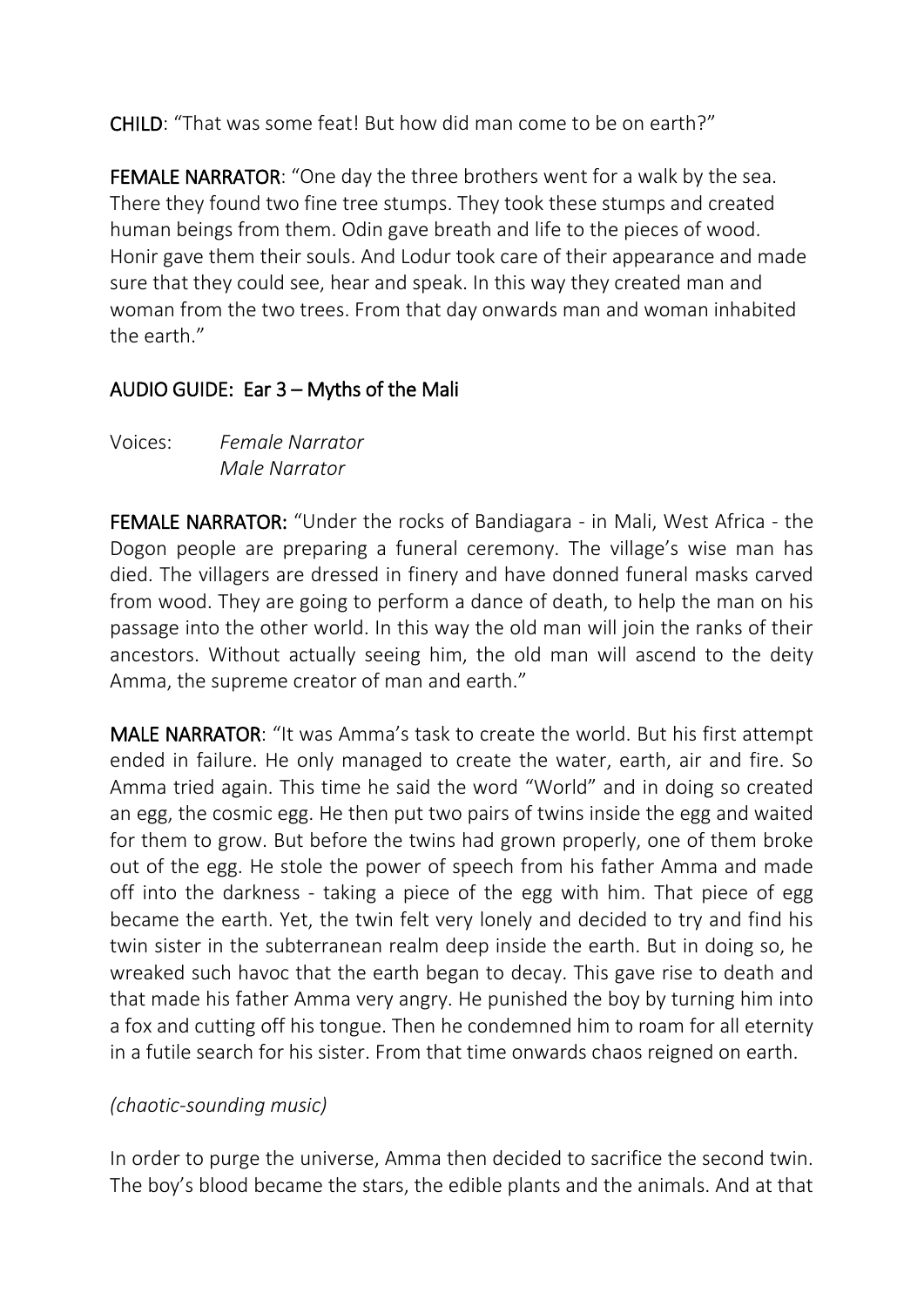point Amma took the remainder of the egg and used it to build an ark of the purest clay. He once again woke Nommo, the master of water, life, language and fertility, and gave him eight children - four sets of twins - to inhabit the world. Amma put all the twins in the ark and sent them down to the earth.

#### *(seconds sound of rain)*

The first rains fell. The first ocean filled with water. The sun rose for the very first time. Nommo departed to live in the sea. His children, the eight twins, took the clay from the ark and laid it out on the contaminated ground, creating a field and then cultivating it. But the twins still mumbled like small children. So Nommo taught them to speak. He showed them how to weave cloth and encouraged them to join in marriage. In this way the first community of men and women came into being.

### AUDIO GUIDE: Ear 4 – Myths of the Maori

Voices: *Female Narrator Male Narrator*

MALE NARRATOR: "Hundreds of islands dot the Pacific Ocean like pearls on a necklace. They are linked by a story of creation in the form of a song. As the Maoris tell their children, anyone wanting to hear this song need only hold a seashell to their ear."

(*sound of the sea, fading slowly. Simultaneously, voice of female narrator fades in*)

FEMALE NARRATOR: "The idea gives rise to growth. The growth generates thought. From the thought comes recollection. From recollection, consciousness. From consciousness desire. The world becomes fertile. It pauses in the pale sunlight, it ushers in the night. The magnificent night, the long night, the deep night, the high night. The deep night that we can sense. The night that we touch, the invisible night. The night that follows night. The night that ends in death."

*(sound of the sea, fading slowly again. Simultaneously, voice of female narrator fades in)*

FEMALE NARRATOR: "Emptiness gives rise to procreation. The emptiness generates growth. From emptiness comes abundance. The spark of life pauses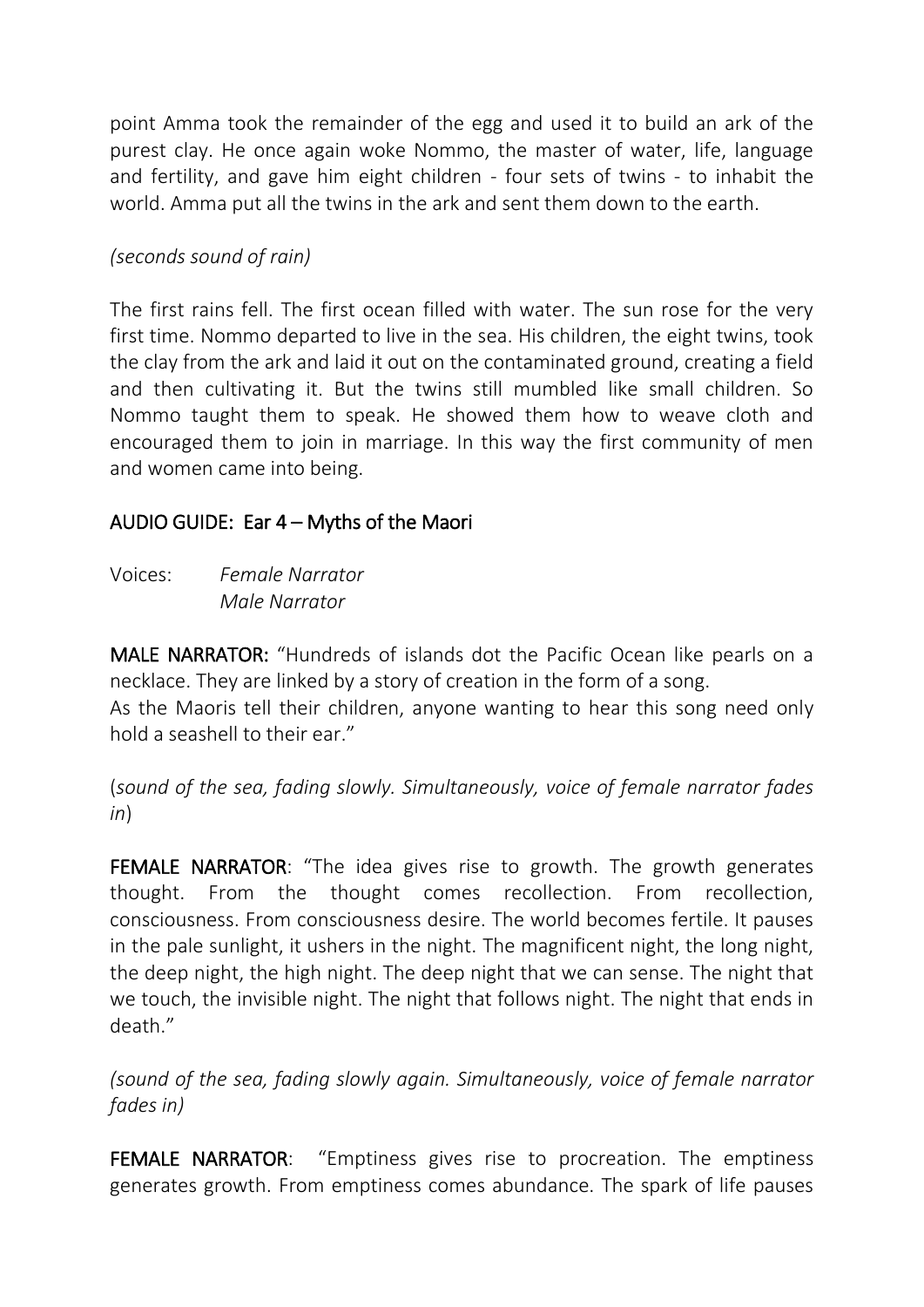in the empty space. It creates the atmosphere above us. The sky overhead, the great expanse, pauses in the first light of day. The moon arises. The atmosphere above the earth pauses in the brightly-lit sky. The sun is born. Like gigantic eyes in the sky, the moon and sun are cast upwards. The first dawn, the first day, the first high noon. From the sky grows the glory of the day."

## AUDIO GUIDE: Ear 5 – Myths of Shintoism

Voices: *Female Narrator Male Narrator Izanami Izanagi*

FEMALE NARRATOR: "Shinto is the native religion in Japan. In the Nihongi - a major religious work telling the country's history - we find the parable of the two deities Izanagi and Izanami."

MALE NARRATOR: "In the beginning was the chaos where heaven and earth were one and the same. Then the pure, light part of chaos became the heavens. And the heavy part solidified and became the earth."

FEMALE NARRATOR: "The gods and spirits appeared between the earth and the heavens. They looked down and saw the sea. They saw Izanagi and Izanami flying over the sea on a heavenly raft. They looked at each other and said:…"

IZANAMI AND IZANAGI: "Isn't there supposed to be land down there under the sea?"

FEMALE NARRATOR: "And so they took a long jewelled spear and pushed it down through the water. Then something very strange happened. When they pulled the spear out of the sea, drops of water slowly fell from it and formed the large island of Onogoroyima."

MALE NARRATOR: "The Izanagi and Izanami descended from the heavens and resolved to live on the island. Izanagi walked around the left hand side of the island and the goddess Izanami around the right. Eventually they came face to face on the other side."

IZANAMI: "Izanami cried out: "How fortunate I am to meet such a handsome young man."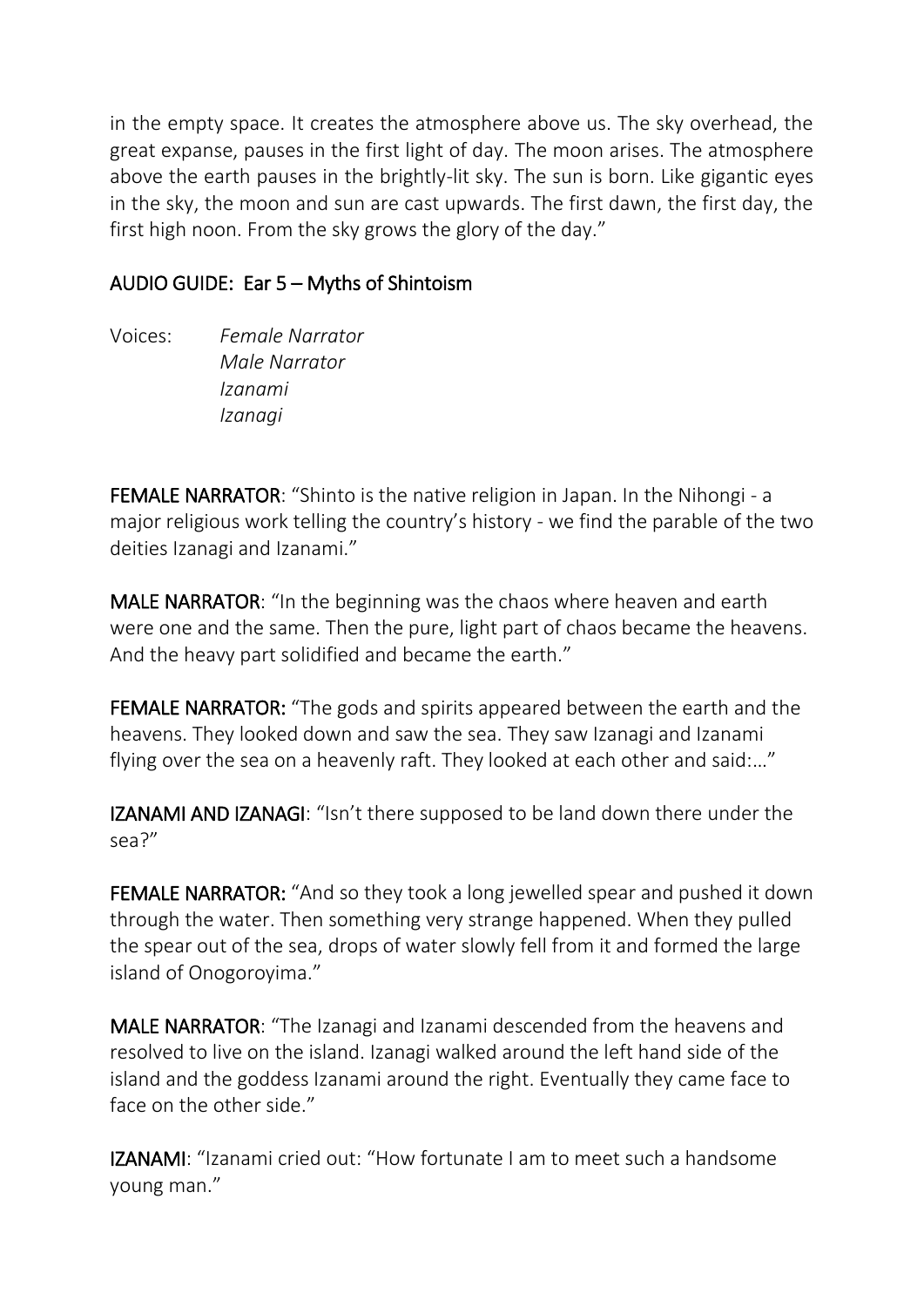IZANAGI: "Izanagi replied: "I am the man. I should be the first one to speak. We should walk around the island again."

FEMALE NARRATOR: "The two of them set off once more and came face to face again."

IZANAGI: "How fortunate I am to meet such a beautiful girl," the man cried. "What is your body like?"

IZANAMI: "A part of my body is the source of all womanhood" she replied.

IZANAGI: "My body has a male part", Izanagi added. "It would be good if we were to be as one"

FEMALE NARRATOR: "The god and goddess became man and wife and lived happily on the island. They decided to create a country with eight different islands. Then they spoke in chorus:…"

IZANAMI AND IZANAGI: "We have already created a great country with eight islands, mountains, rivers, plants and mountains. Why don't we create a ruler for the world?"

MALE NARRATOR: "And so, the two gods gave life to the sun-god, who was sent out to control the sky. And the splendor of this child illuminated the entire universe."

Turn to your right and read the next part of tour in front of the kneeling woman inside the curve.

AUDIO GUIDE: The Burial

Voices: *Narrator Young Neanderthal Woman*

NEANDERTHAL WOMAN: *(thinking out loud, monotone voice) "*No more life in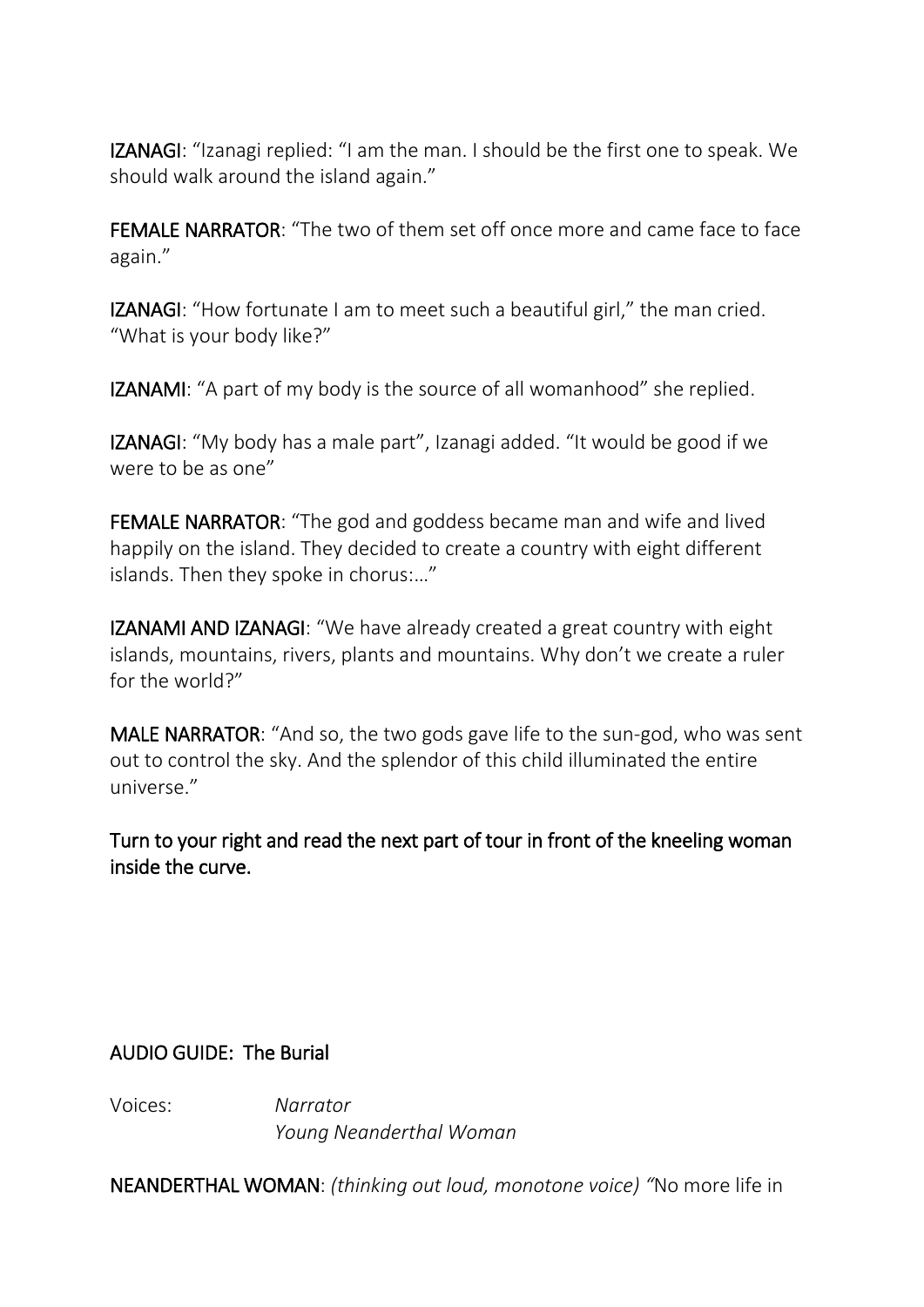your body, my brother. Now you lie in the earth. Yes, the bison is strong and fast. Its horns are as sharp as a knife. They can cut deep into you. Your body was bleeding. The old woman spread plant sap on your wounds. This time it did not help. The others have made a grave for you. Your clothing was torn. Keep it on, brother, I will sew it back together. We have sung and danced, and the water came into my eyes. Today we will move on, following the river. There are wild horses in the blue valley. You will remain here."

NARRATOR: "For a long time people doubted whether the Neanderthals were so sensitive in the way they dealt with death, whether they buried their dead. But now we know of over fifty graves. Containing the skeletons of men, women and children. On some of the bones - including those found here in the Feldhof Cave - scientists have identified strange cut marks made by sharp stone tools. Were some of the Neanderthals cannibals? Did they perhaps have a ritual whereby their flesh was liberated from the bones before final burial? We do not know. Nor do we know whether the Neanderthals always buried their dead in the ground. Some may have been laid to rest in trees, in lakes or in crevices among the rocks."

Walk over to the red "Wendel Collection", and then further to the six stone pillars. Read the next audio tour chapter, "Western Religions" and "Eastern Religions" when you have reached the banners and engraved plates behind the pillars.

### AUDIO GUIDE: Western Religions

#### Voices: *Narrator*

NARRATOR: "There are worlds of difference between Judaism, Christianity and Islam. And yet the three religions share the same roots. In many cases they cite the same primordial parents and prophets. Anyone comparing the Bible with the Koran - the sacred book of Islam - can't help noticing the similarities. For example, Islam recognizes Abraham, Noah and Jesus as orthodox religious figures. They had, it is argued, laid the groundwork for the teachings of Muhammad."

(*Recording from a religious ceremony with prayers of the apostolic creed: "I believe in God the Father, the Almighty, the Creator of Heaven and Earth. In his only begotten son, our Lord…")*

NARRATOR: "Like Christianity, the Jewish and Moslem faiths recognise one deity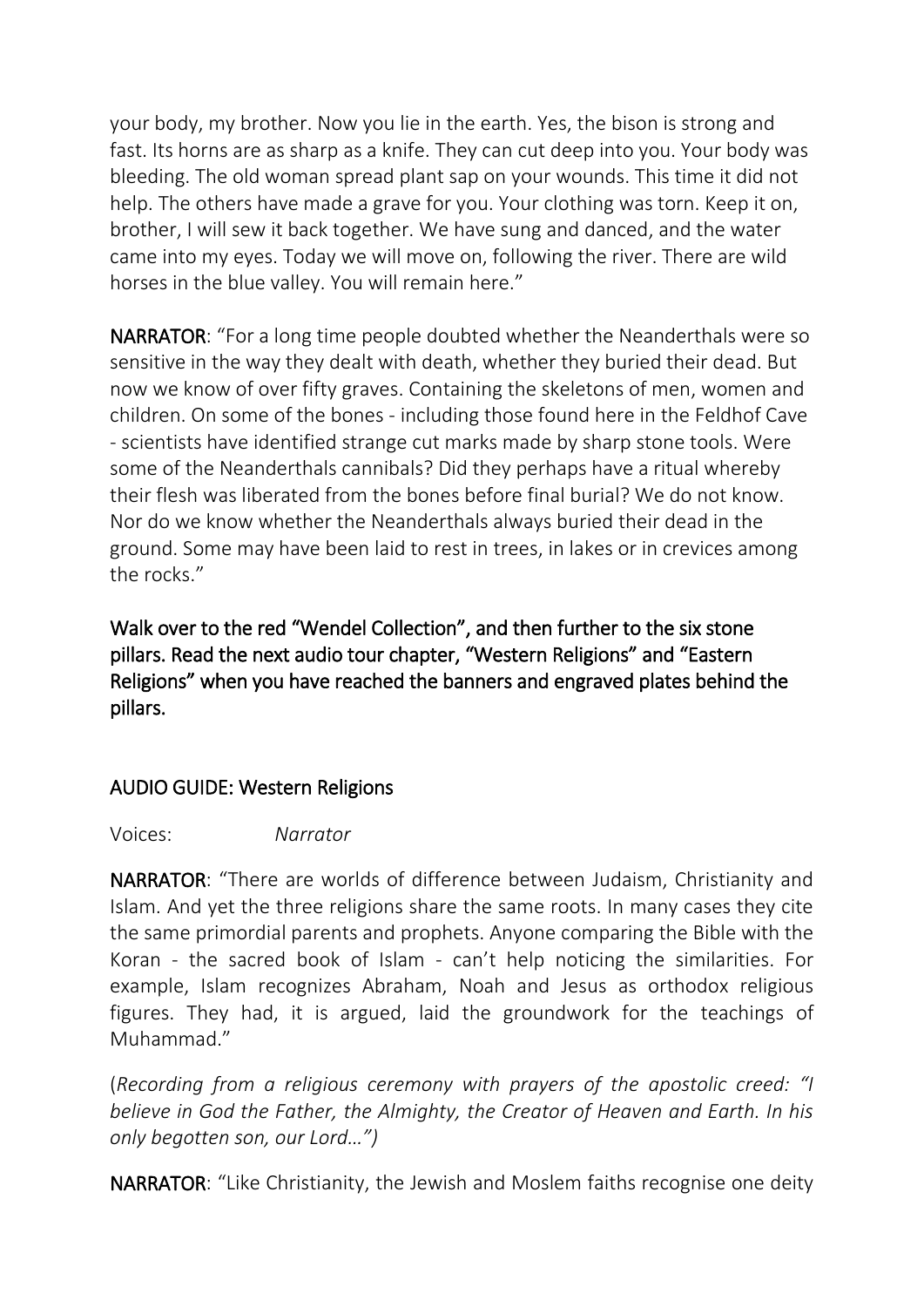only. Islam champions the idea of a single god most vehemently, refusing to accept either Jesus or the Holy Ghost.

As history shows, the major religions have never concentrated exclusively on matters of faith. As a result they have always played key roles in cultural and political life. For example, Christianity is the platform on which Western civilisation was built. Christian principles have largely shaped our ethical, legal and social systems.

For a long time the Church and State were inextricably linked. During the Middle Ages, emperors were crowned by the Pope. Christianity was the official religion. When it came to spreading the word, neither Christians nor Moslems were averse to drastic methods. If need be they even waged war in their cause.

Nowadays the powers of church and state have been separated in Western countries. The governments no longer prescribe a single religion, preferring to guarantee freedom of religion.

The situation is quite different within the Islamic sphere of influence. In many countries with largely Moslem populations, Islam is the state religion. In Saudi Arabia, for example, some very specific precepts from the Koran have been incorporated into national legislation. The punishment for non-compliance is taken from Koran rules on criminal behaviour.

By comparison Indonesia - the most populous Moslem state - has a far less strict approach to Islam. The Paucasila, the country's constitutional charter, merely requires that people believe in a god - the religion is not specified. Today Islam is one of the few major religions whose congregations are growing."

### AUDIO GUIDE: Eastern Religions

#### Voices: *Narrator*

NARRATOR: "The view of life as an eternal cycle of growth and decay is central to major Eastern religions. The notion of an almighty God typical of Western faiths is completely foreign to them. There is no Creator or Saviour in Buddhism. Nor are there any severe commandments. People are left to find their own path to religion. The founder of the religion, Buddha Gautama, preached that life is synonymous with suffering. Suffering is rooted in greed, hatred and ignorance. Buddha, the "Enlightened One", showed man the path to redemption."

*(Buddhist monk, praying)*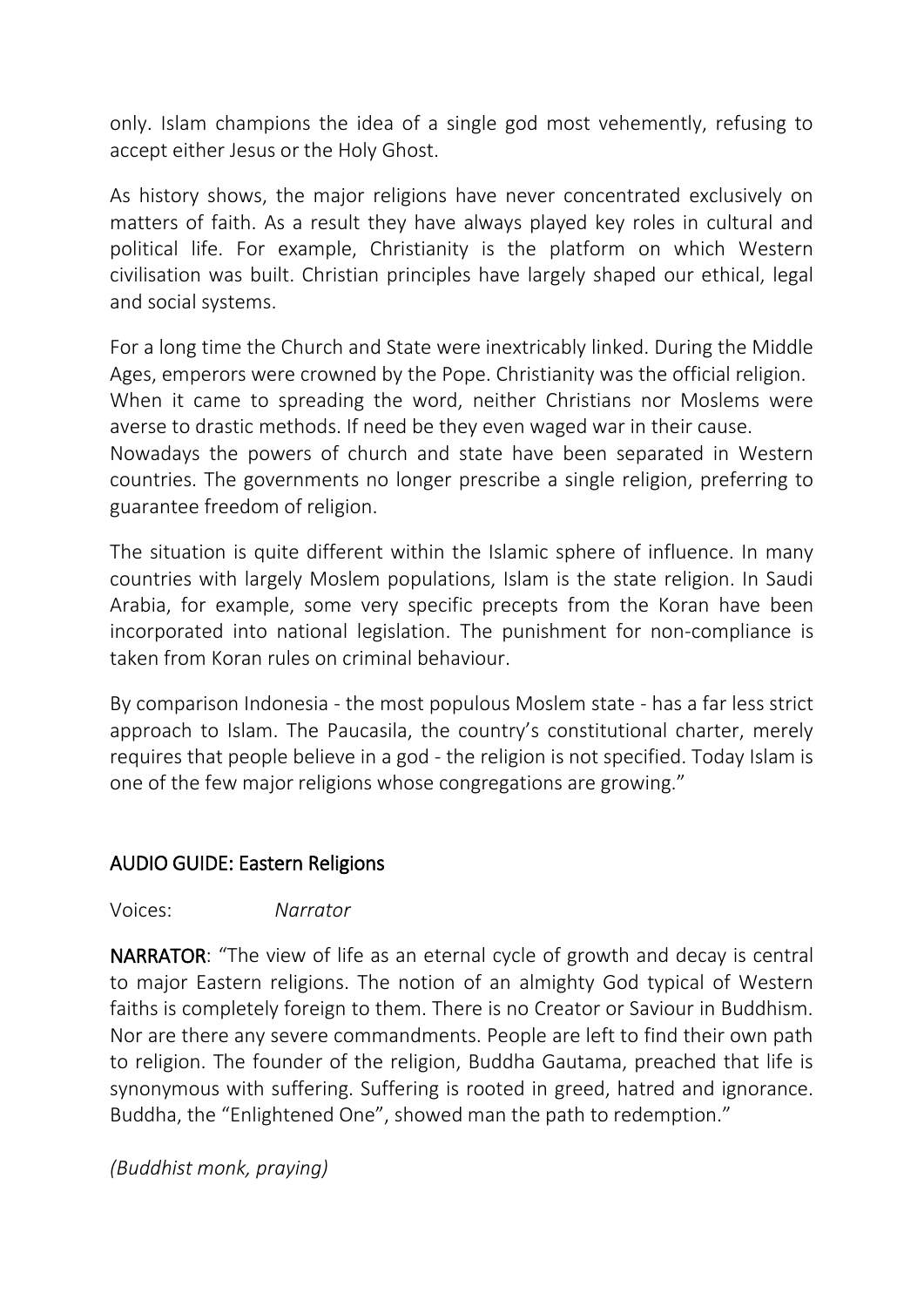"Redemption means not being born again, it means attaining an ultimate state of spiritual purity through meditation and asceticism - the state of Nirvana. Reincarnation is also a fundamental idea in Hinduism. According to Hindus, the soul lives many times in different bodies, until it is finally released from this recurrent cycle. The ambivalence and multi-faceted character of Hinduism makes it difficult to describe in simple terms. There is no founding figure, but a confusing number of deities, of which Vishnu and Shiva are the best-known. For this reason it has been said that Hinduism is as difficult to grasp as a snake.

By contrast, Confucianism is far more pragmatic and clearly defined. Along with Taoism, it constitutes the major spiritual force in China. The teachings derive from Confucius, whose real name was K'ung-fu-tse which translates as Master Kung. Confucius taught that love for one's neighbour, morality and integrity in both family and government circles were the prerequisites for a harmonious and well-ordered society. Confucius did not recognise an omnipotent god, but he did believe in a higher force, one that he simply called "Heaven".

Unlike in the West, there is little evidence that Oriental religions are losing their cohesive force. Their undogmatic principles and gentle spiritualism lend religious traditions like Buddhism a strong appeal for people in industrial countries as well."

When you approach the next green gateway, you will see our bison. It will lead you into the "Environment and Diet" section. At the campsite with the tent you can listen to the next part, "Hunting".

# 6. Environment and Nutrition

### AUDIO GUIDE: Hunting

Voices: *Male Choir Man Woman Narrator*

MALE CHOIR (*singing a capella*): *"In woods and on the hill Is where I get my fill -*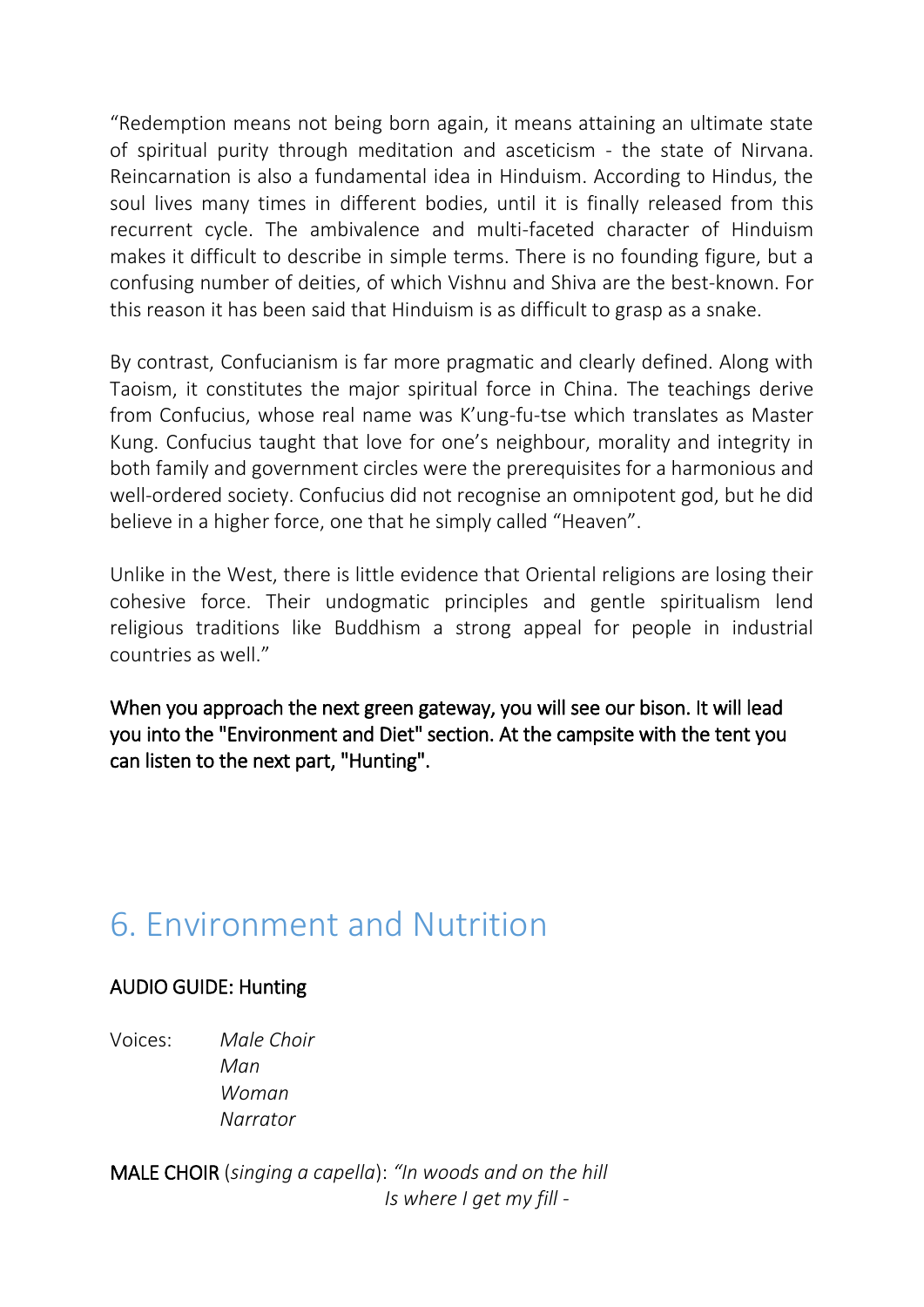#### *As a huntsman roaming free As a huntsman roaming free"*

#### WOMAN: "And what about the women?"

MAN: "Well if you ask me, I don't think the women were strong enough to hunt. The simple fact is that men were responsible for bringing home the bacon back then too."

WOMAN: "What makes you think that? The women picked fruit and plants. And that was the staple diet, the food families could rely on getting. And women could hunt as well."

MAN: "How do you know?"

WOMAN: "Well that was the case with other so-called "primitive" peoples. Like the Indians and Eskimos. For instance, the Ojibwa in North America took their daughters out hunting. And there were women among the Inuit Eskimos who learned to pursue prey as soon as they could walk. I've no doubts at all that Neanderthal woman hunted with the best."

NARRATOR: "When we talk about hunting, we think of speed, stamina and courage. Hunting is seen as man's domain. We don't know whether the roles were really divided up that way among the Neanderthals. But we can be absolutely sure that the powerful Neanderthal women were physically equipped for this task."

Hunting had become a driving force behind human development long before the Neanderthals. It is inextricably linked to the emergence of language. After all, how else could the hunters agree on tactics?

In spite of this, plants and trees remained the main source of nutrition particularly in warmer regions with rich vegetation. Plants had one undisputed attraction: they couldn't run away. However, meat was an indispensable source of nourishment in cooler parts of the world. The collections of bones found in Neanderthal campsites bear testimony to this.

The Neanderthals were already able to harness their environment to their own ends. But Homo sapiens sapiens refined these skills still further. Long-term planning and considerable experience were needed if people were to be in the right time at the right place - to reap the richest harvest or corner the best quarry. Having to constantly pick food or hunt animals may seem arduous to us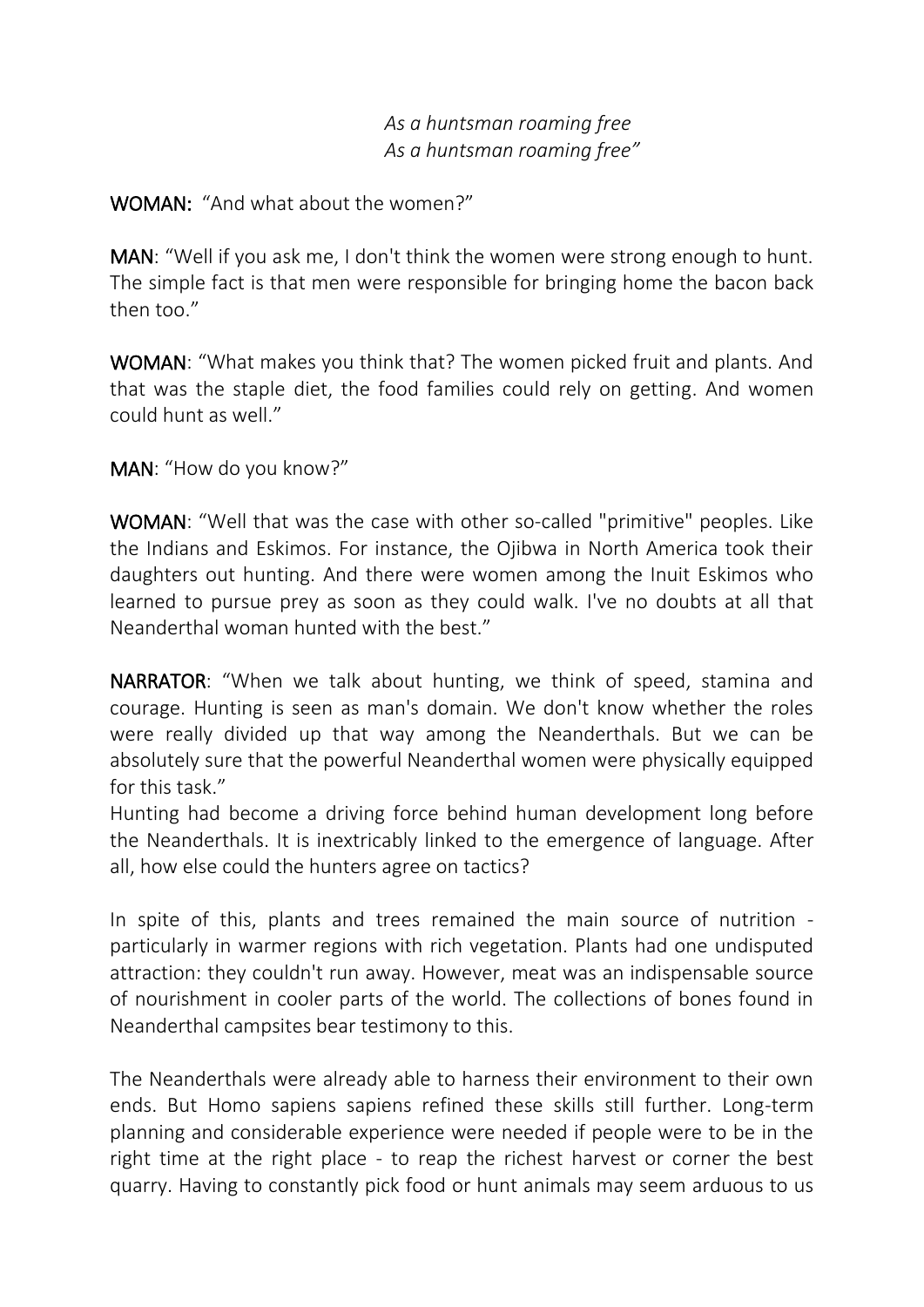today. But studies of the last of these peoples show that a few hours a day are usually adequate to feed a family. So what made people change? What tempted them to give up this traditional lifestyle and settle in permanent communities? We cannot say. Indeed, we may never know."

The next chapter of the Audio Guide awaits you in the upcoming right turn, in front of the elderly lady and her grandchild.

# 7. Communication and Society

### AUDIO GUIDE: Old woman with child

Voices: *Grandma Granddaughter Narrator*

GRANDDAUGHTER: "Grannmaaa, what are those two people doing?"

GRANDMOTHER: "The old woman is explaining something to the girl. Maybe she's telling her about the bison trails. Bison were important back then. If the Neanderthals killed one, they had meat to eat for days on end. And they could use the thick hide to make clothes and tents."

GRANDDAUGHTER: "But how does the old woman know which trails the bison took? Granma's don't go hunting, do they?"

GRANDMOTHER: "They don't indeed. And Neanderthal grandma's probably didn't either. But grandma's notice lots of things. You can be sure that she went hunting when she was younger. And she knows the mountains and valleys where her people roam like the back of her hand. She knows everything about her family history, for example that her great-great grandparents originally came from the South, crossing the mountain range on their way North. And she knows which plants can heal diseases; she knows how to make tools, tan leather, treat wounds, light fires. She can find her way around in the wilderness. And find her way back to the places that provide safe shelter."

GRANDDAUGHTER: "Does she know more than you?"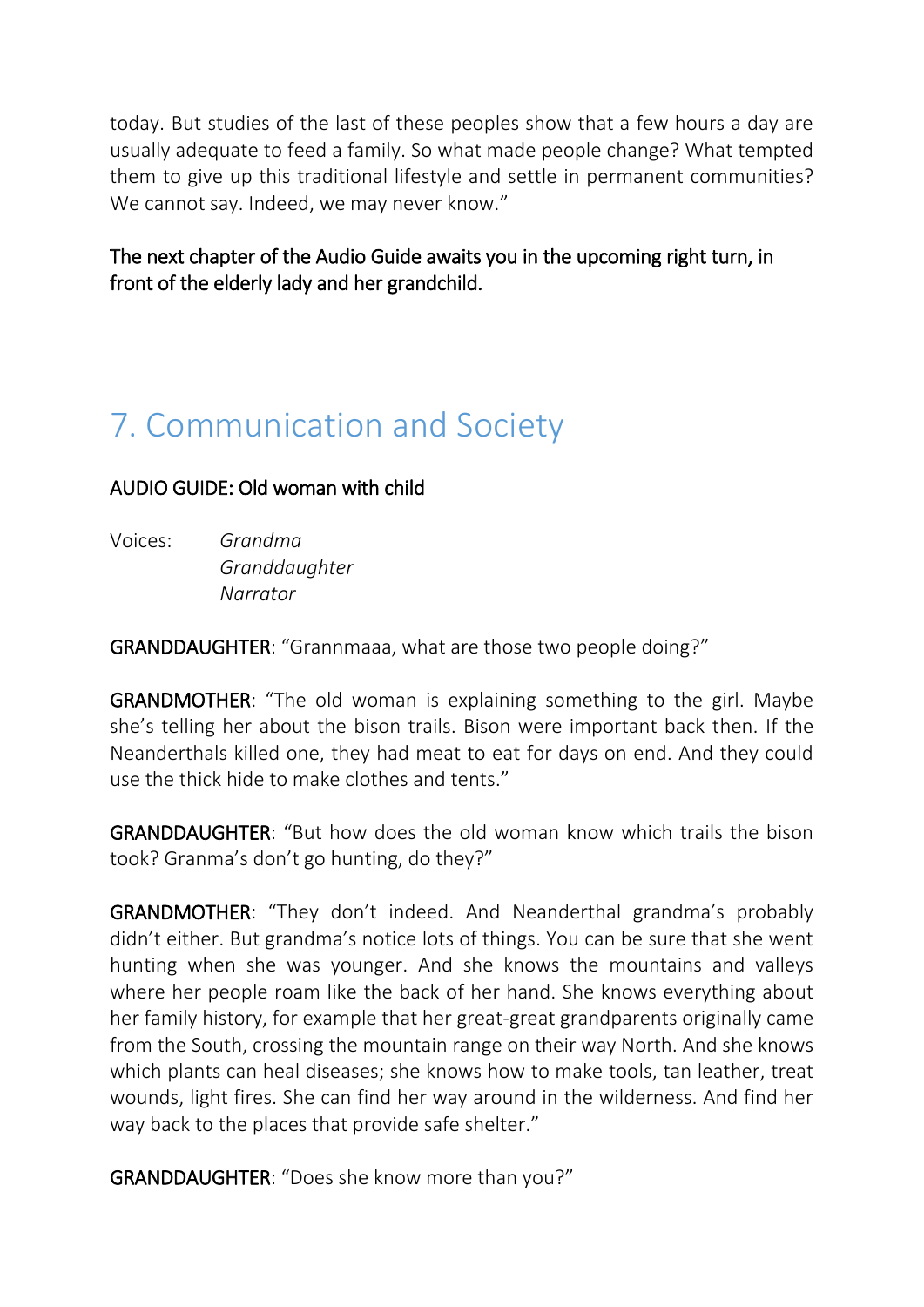GRANDMOTHER: "Maybe. It was certainly important that she knew a lot. Because the Neanderthals couldn't write anything down. People only learned to write 5,000 years ago."

GRANDDAUGHTER: "And what happened when the old woman died?"

GRANDMOTHER: "By then, she'd already passed on everything to her children and grandchildren. The Neanderthals didn't usually live very long. Forty years, if they were lucky. Very few got really old. Maybe they reached 60."

GRANDDAUGHTER: "So old people were really special back then."

GRANDMOTHER: "Right you are! They were especially experienced and especially rare."

NARRATOR: "For a long time, scientists couldn't agree on whether the Neanderthals could speak as well as we can. By studying Neanderthal skulls they tried to reconstruct their throats and the positions of their tongues. Both of these are important for articulation. The tongue-bone found at the Kebara cave excavations in Israel supplies a new piece in the puzzle. Its shape is very similar to that of modern man. Today there can be little doubt that Neanderthal man could speak like we do."

Behind the next turn and the "*Forscherbox*" (Researcher's Box), you will find a showcase with skulls and a brain. Read the next text of the audio guide when the display beside shows the title "*Frühgeburt Mensch*" (A premature infant: the Human child)

# AUDIO GUIDE: A premature infant: the Human child

Voices: *Narrator*

NARRATOR: "The successful nurturing of offspring is decisive for the continued existence of a species. The longer this brood care takes, the closer the relationship between parents and children becomes. As the intensity of the parental care increases, so the learning potential of the offspring grows as well.

In the animal kingdom, a distinction is made between two basic behavioral patterns amongst young animals: precocial and altricial. Many fish, amphibians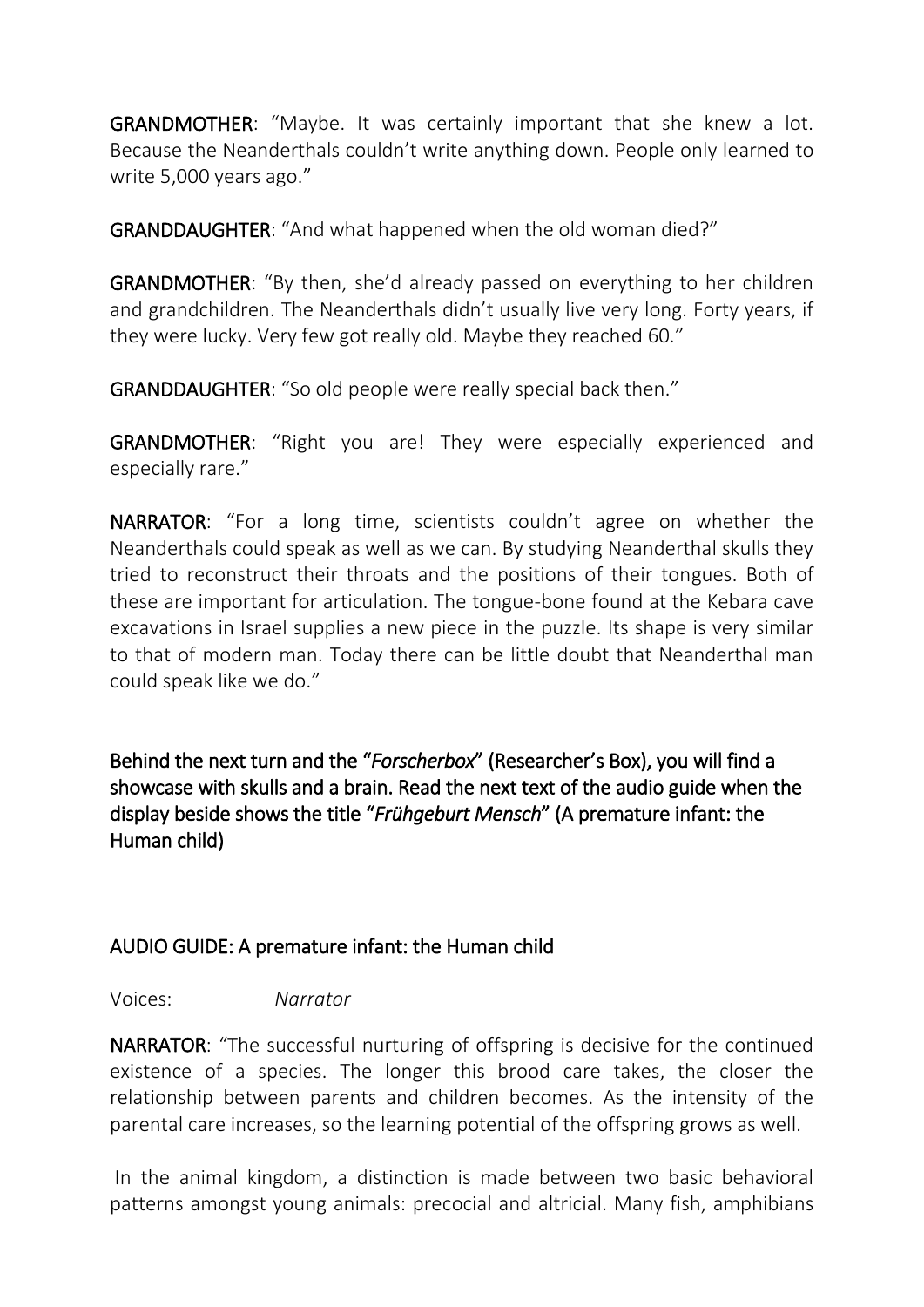and reptiles are extremely precocial. The brood care ends with the laying of the eggs in a protected area. The newborn hatch independently and fully developed, from the egg. Whilst they are completely self-dependent they now become an easy prey for other animals. Only the great quantity of the offspring guarantees the survival of the species.

Many rodents and predators are truly altricial. For example: mice, just like their greatest enemy - cats, are born completely helpless and require intensive care from the mother at first.

Hoofed animals are considered a secondary precocial species. Foals or calves are born fully developed and can, after a short period of time, join the roaming herd. Unlike tortoises however, a tight relationship is maintained between the mother and the child.

Chimpanzees, our closest living relatives in the animal kingdom, are also amongst the secondary precocial species. They are born after a long pregnancy which lasts 7-8 months. A long and intensive relationship develops between mother and child. The baby is breastfed for approximately 3 years and becomes grown-up between 7 and 9 years. Directly after birth the chimpanzee baby is already able to actively hold onto the mother's fur  $-$  a decisive advantage for the entire group, which can continue to roam about unhindered. After half a year it can walk independently. During this long period of intensive parental care, chimpanzee children learn many behavioural patterns from their mothers.

Us humans belong to the secondary altricial species. Human babies are completely helpless during birth and even have to be carried. The human brain experiences rapid growth after birth. Initially the brain weighs approximately 250 grams. By the end of the first year it already weighs 750 grams, and is already distinctively bigger than that of a grown-up chimpanzee. By the fifth year the weight reaches approximately 1.300 grams, as much as the brain of a grown-up. However the development of the brain is nowhere near complete by the fifth year. Together with its weight, the number of synapses of the child's brain also grows. A grown-up human today has approximately 100 billion of these circuits. A baby reaches this number after only 2 years. One year later it already has 200 billion circuits.

The enormous amount of synapses in the infant phase showcases the exceptional aptitude and adaptability of the human child. During this stage the brain is approximately twice as active as that of a grown-up. The neural pace however, is still significantly slower – no fixed circuits have developed yet. At this point in time the brain is extremely mouldable and adaptive. The number of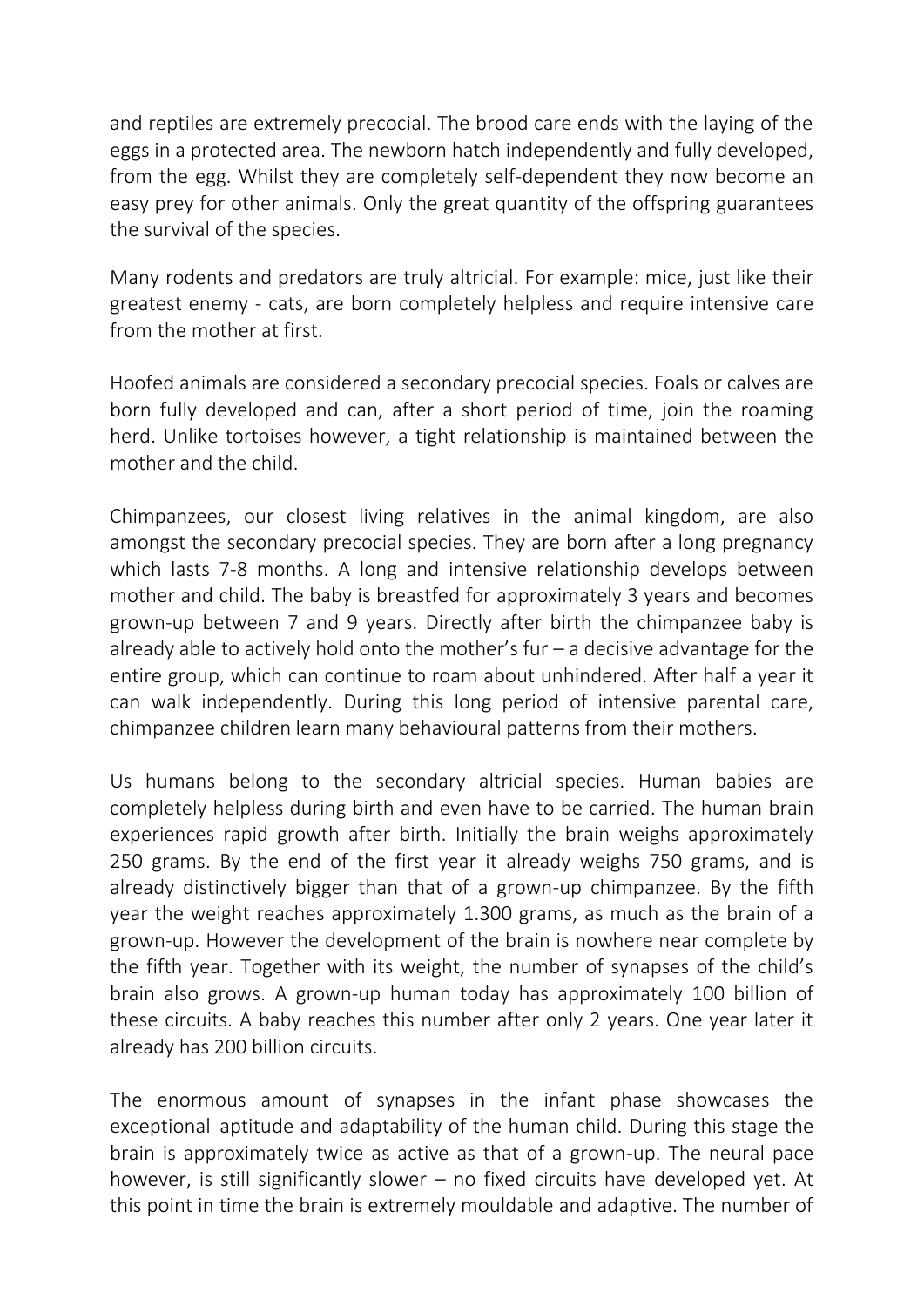synapses remains constant up until the 10th year. Afterwards less frequently used circuits degenerate until the typical quantity of a grown-up is reached.

This exceptional aptitude for learning makes it possible for the parenting group to steer the development of the child – this alone is how education becomes possible. The basic behavioural patterns of human coexistence and the specific characteristics of every culture can, in this way, be learnt by the child. This "cosmopolitanism" of the human child, its mouldability by its surroundings, creates the basis of the human success story and is the cause for the highly visible diversity in human culture."

### Follow the path onward. You will see our Neanderthal girl "Kina" grinning at you impishly and inviting you to discover something about the life of a child in the Stone Age.

#### AUDIO GUIDE: Kina

Hello, my name's Kina.

It's nice of you to stop by. Here at the top of the museum it sometimes gets a bit boring on my own. Do you like to visit museums or do you like to play outside with your friends?

In the Stone Age, where I live, there are no schools, museums, swimming pools or amusement parks. But my friends and I can play outside all day. My mother always says that I shouldn't go anywhere on my own, that I should always go with my big sister or my cousins. There are no cars driving around here, but it can still be dangerous.

We climb and run around a lot. Once, I slid down a small slope and sprained my ankle. It really hurt and I couldn't stand on it properly. Luckily I was with the others and they helped me walk so I could limp my way home. Mama and Grandma quickly fixed my ankle. I love them both so much. Grandma and Mama know sooo many things. Mama knows lots of fun games and she is a very good hunter. She's brave and she watches the herds of animals very closely so that we can be successful when we hunt. Grandma shows me lots of useful things, like how to make skins nice and soft and how to make beautiful clothes from them.

Grandpa isn't so fit anymore, but he's always there for us and spends lots of time with us kids. And he knows the best tricks - like to how to annoy Papa! We laugh a lot together and like Grandpa a lot. We make sure he has enough to eat and drink and help him when he wants to get up, because he can't do it so easily by himself anymore. When he was younger he showed Papa how to make sharp